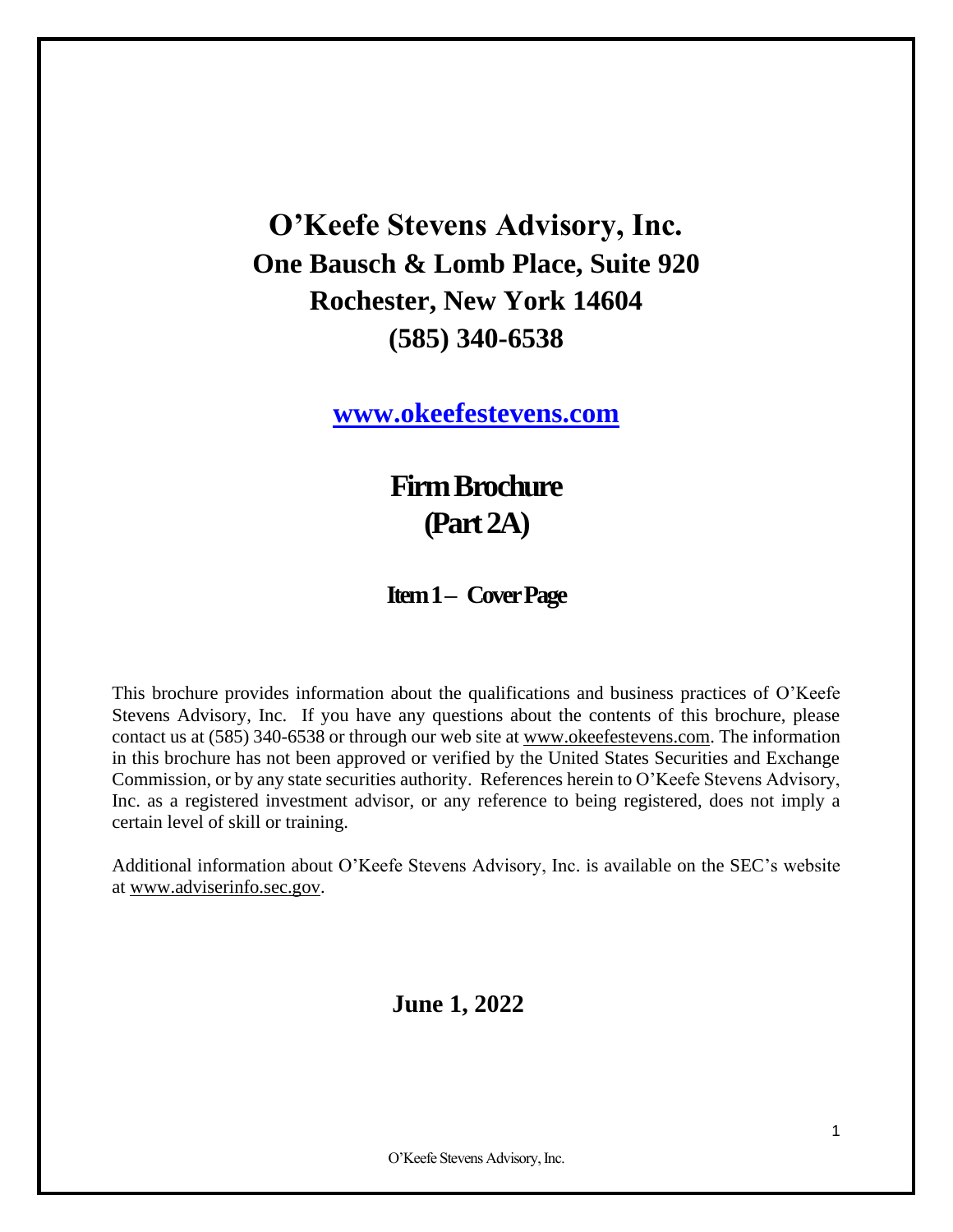### **Item 2 - Material Changes**

#### <span id="page-1-1"></span><span id="page-1-0"></span>**Annual Update**

As required by Securities and Exchange Commission (SEC) regulations, this Firm Disclosure Document for O'Keefe Stevens Advisory, Inc. is subject to ongoing review by the Firm's management.

#### <span id="page-1-2"></span>**Material Changes since the Last Update**

This Material Changes section of the brochure will be updated at least annually, or more frequently, if/when material changes have occurred since the previous release of the Firm's Disclosure Documents. In the event there are material changes, clients of O'Keefe Stevens Advisory, Inc. will receive a copy of this Material Changes page of the Disclosure Document which reflects those noteworthy changes.

The firm also has established a relationship with custodian, Charles Schwab, as of the last Form ADV filing in April 2022. Currently, less than 10% of the firm's assets are custodied by Charles Schwab. The firm engaged in a relationship with Charles Schwab due to the future TD Ameritrade and Charles Schwab merger.

#### <span id="page-1-3"></span>**Full Brochure Available**

Form ADV Part 2A and Part 3 serve as our Disclosure Document for O'Keefe Stevens Advisory, Inc. as an SEC-registered investment advisory firm. Form ADV Part 2B serves as a Brochure Supplement, which outlines the history and qualifications of our advisors. New clients to our Firm are provided with a copy of these documents prior to or at the time of engaging the services of the Firm. In addition, we offer a copy to existing clients on an annual basis. Copies may also be requested at any time by contacting Carly Flanigan, the Firm's Chief Compliance Officer, either by telephone at (585) 340-6538 or through our web site at info@okeefestevens.com. Requested copies are provided without charge.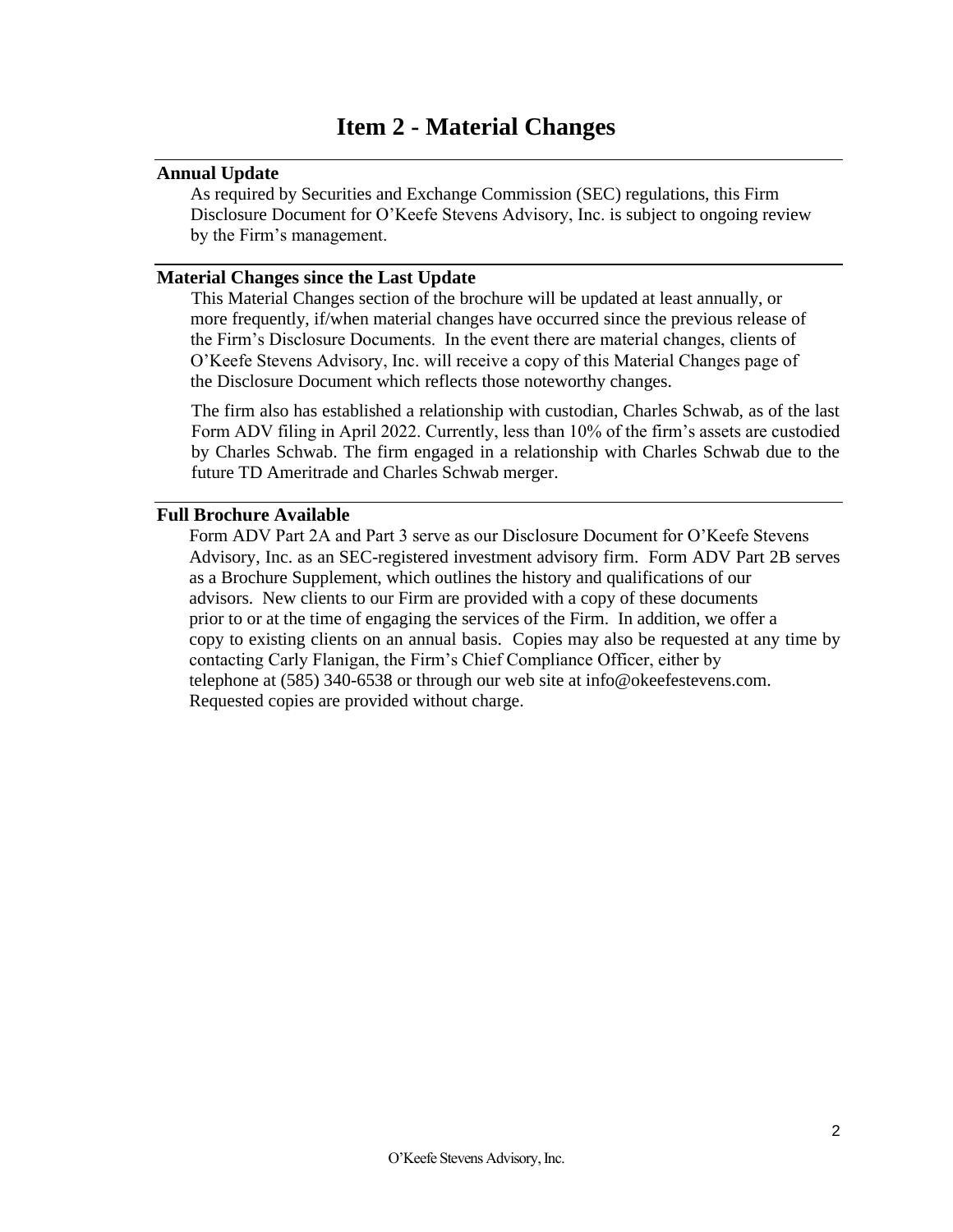## **Item 3 - Table of Contents**

| Contents |   |
|----------|---|
|          |   |
|          |   |
|          |   |
|          |   |
|          |   |
|          |   |
|          |   |
|          |   |
|          |   |
|          |   |
|          |   |
|          |   |
|          |   |
|          |   |
|          |   |
|          |   |
|          |   |
|          |   |
|          |   |
|          |   |
|          |   |
|          |   |
|          |   |
|          |   |
|          |   |
|          |   |
|          |   |
|          |   |
|          |   |
|          |   |
|          | 3 |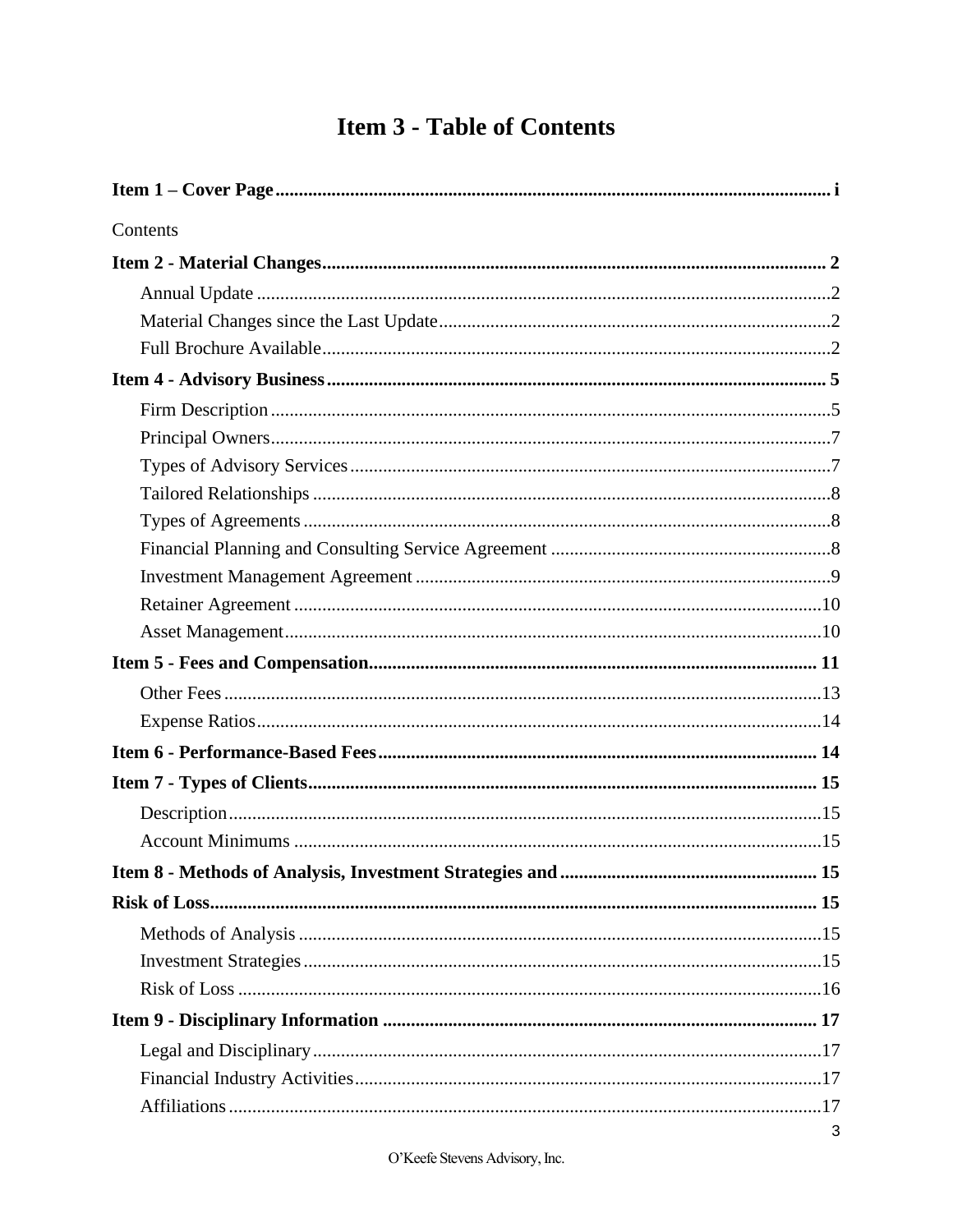| Item 11 - Code of Ethics, Participation or Interest in Client Transactions and Personal |  |
|-----------------------------------------------------------------------------------------|--|
|                                                                                         |  |
|                                                                                         |  |
|                                                                                         |  |
|                                                                                         |  |
|                                                                                         |  |
|                                                                                         |  |
|                                                                                         |  |
|                                                                                         |  |
|                                                                                         |  |
|                                                                                         |  |
|                                                                                         |  |
|                                                                                         |  |
|                                                                                         |  |
|                                                                                         |  |
|                                                                                         |  |
|                                                                                         |  |
|                                                                                         |  |
|                                                                                         |  |
|                                                                                         |  |
|                                                                                         |  |
|                                                                                         |  |
|                                                                                         |  |
|                                                                                         |  |
|                                                                                         |  |
|                                                                                         |  |
|                                                                                         |  |
|                                                                                         |  |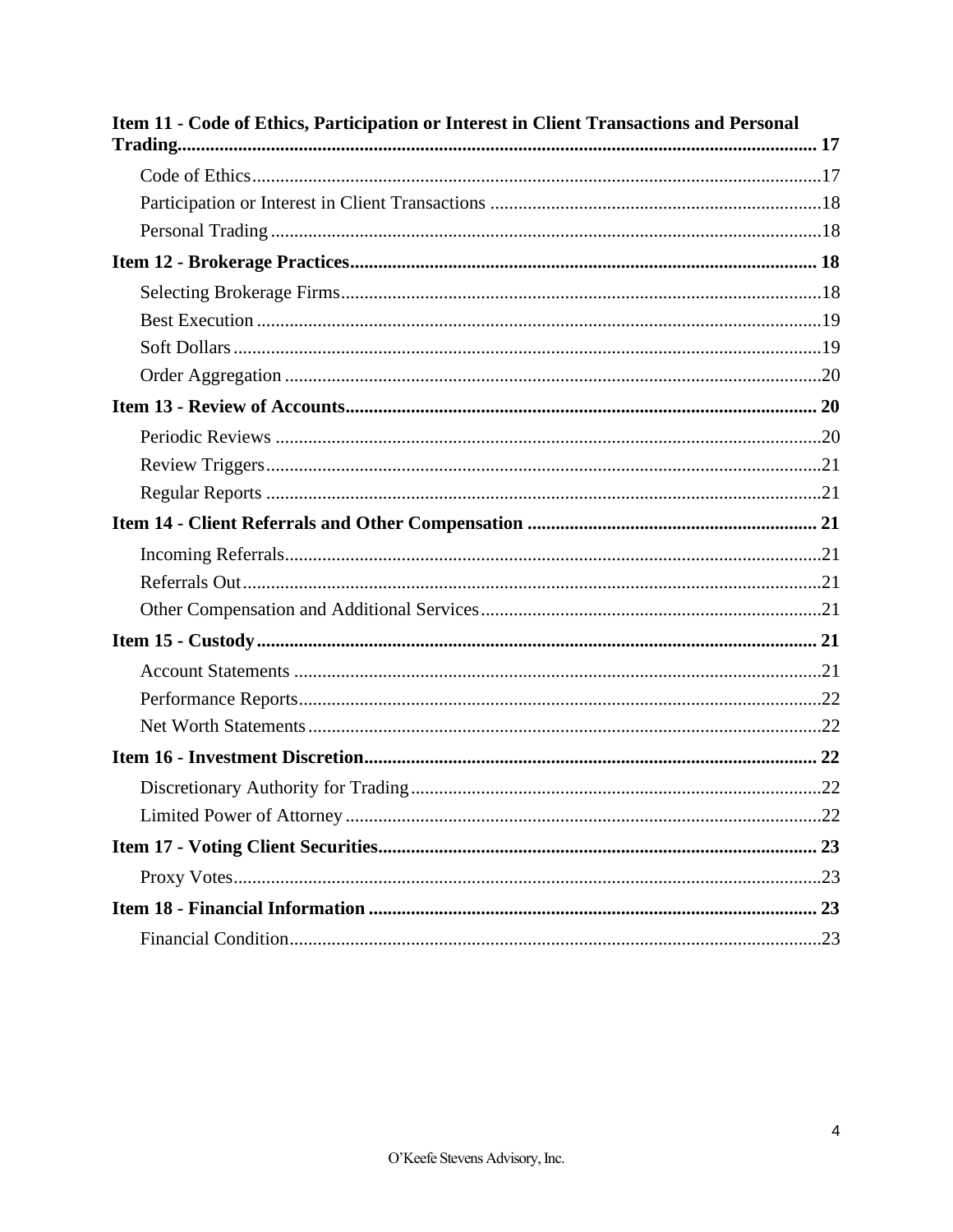### **Item 4 - Advisory Business**

#### <span id="page-4-1"></span><span id="page-4-0"></span>**Firm Description**

O'Keefe Stevens Advisory, Inc., hereinafter referred to as OSA or the Firm, is a Registered Investment Advisory firm, registered with the Securities and Exchange Commission (SEC), and manages portfolios in securities for individuals and trusts. The Firm's initial registration was accepted by the SEC in February of 2017. OSA is a privately held corporation whose principal owners and Investment Advisor Representatives are Peter S. O'Keefe and Justin D. Stevens. In conjunction with its registration with the SEC, the Firm has also notice filed to conduct advisory business in the States of New York, Florida, California, Pennsylvania, Georgia and Texas, as required by those respective states' registration requirements.

 OSA provides personalized confidential financial planning, asset management and related consulting services to individuals, high net worth individuals, pension and profit sharing plans, trusts, charitable organizations and small businesses. Recommendations to clients are made based on consultation with the client and analysis of each client's specific financial needs and may include following services:

Cash flow management Tax planning Insurance review Investment management Education funding Retirement planning Estate planning

Determination of financial objectives Identification of financial problems

 Within the context of providing these services, clients may place restrictions on the types of securities to be held within their portfolios. OSA, at this time, does not offer its clients wrap fee programs. These programs [charge](http://www.okeefestevens.com/) a fee for an [investment](http://www.okeefestevens.com/) [program](http://www.adviserinfo.sec.gov/) that [bundles](http://www.adviserinfo.sec.gov/) together a suite of [services,](http://www.investorwords.com/2931/management.html) such as [brokerage,](http://www.investorwords.com/5454/charge.html) [advisory,](http://www.adviserinfo.sec.gov/) [research](http://www.businessdictionary.com/definition/bundle.html) and [management.](mailto:carly@okeefestevens.com)

 OSA views its role as pursuing for its clients a superior return on investments consistent with clients' desires for preservation of capital and the achievement of the individual goals of the clients. We seek to accomplish this by investing in securities with greater potential with a focus on safety of principal coupled with buying securities that sell at a discount to underlying asset values.

 At this time, OSA is a fee-only advisory firm and does not provide commission-based investment products to its clients. While some Investment Advisor Representatives (IARs) are licensed to offer non-variable insurance-related products to advisory clients of the Firm, they receive no commission income which might otherwise be derived from those activities should a client elect to accept their recommended products. Likewise, OSA does not receive commission income from such transactions either.

 Investment advisory services are provided to clients on a discretionary basis only. OSA does not act as a custodian of client assets, opting instead to utilize as its custodial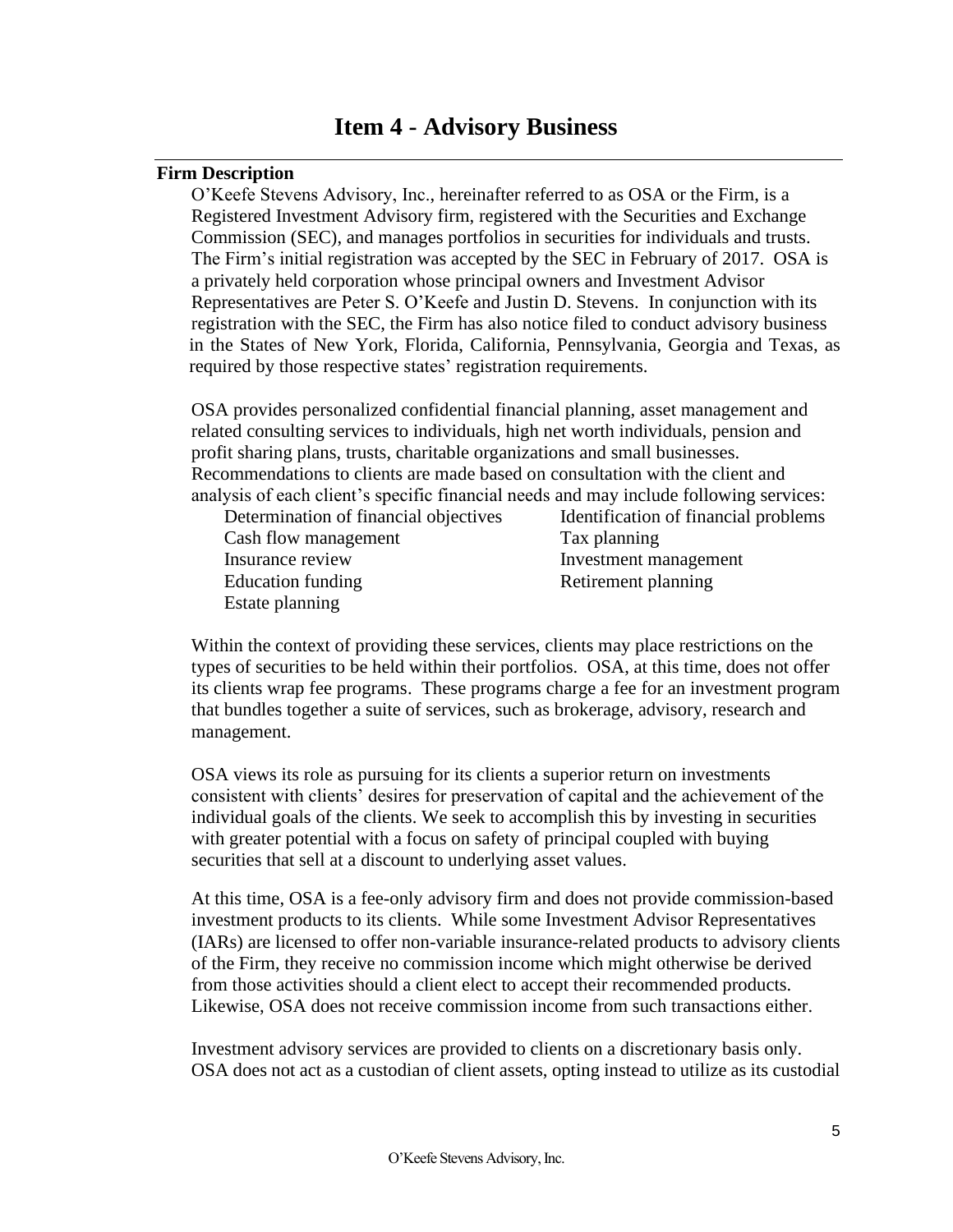platforms TD Ameritrade Clearing, Inc. (TD Ameritrade Clearing) and Charles Schwab & Co., Inc. (Charles Schwab). Both are independent and unaffiliated SEC-registered broker/dealers and members of FINRA/SIPC. OSA may, to better serve specific client needs, elect to use the services of other or additional custodians as well.

 OSA's governing policy is that client's interests are always placed first and foremost. It serves clients with mid-range portfolios of five hundred thousand to several million dollars. Clients with portfolios in this range have, in the past, had limited options. They could manage their portfolios themselves, buy mutual funds, rely on large institutional mangers or use bank trust departments. None of these options provide adequate attention and individualized professional management.

 While clients always maintain control of their assets, they authorize OSA to transact trades on their behalf, without prior consultation, by the discretion authorization contained in the discretionary advisory agreement executed with the Firm.

 A written evaluation of each client's initial situation may be provided to the client, at the discretion of their IAR. Account reviews with clients are conducted at least annually by the IAR and periodic interim reviews may also be conducted with clients to provide reminders of the specific courses of action that need to be taken.

 Other professionals (e.g., lawyers, accountants, insurance agents, etc.) may be engaged directly by the client or by OSA on behalf of a client, on an as-needed basis and with client approval. Conflicts of interest which might arise based on positions or actions of OSA will be immediately disclosed to the client in the unlikely event they should occur.

 An initial meeting with a prospective client, which may be by telephone, is free of charge and is considered an exploratory discovery interview to determine if/or the extent to which the financial planning or investment management services offered by OSA may be beneficial and appropriate to the client. In the event, as a result, the Firm is engaged by the client to provide those services, an advisory agreement is executed between the parties which defines the nature and cost of the services contracted.

 The Firm's asset management philosophy is based on a simple proven premise that greater and more consistent gains are likely by investing in a diverse portfolio of securities that are priced below their intrinsic value. This philosophy stresses minimizing the risk of permanent loss of capital. So, by consistently losing less, greater returns can be made in the long-run. Stock and bond investments are evaluated for quality and liquidity.

 Each client's IAR places emphasis on having an intimate familiarity with the various holdings within their specific investment portfolio. In selecting the securities to be added to a client's portfolio, a proprietary checklist is utilized to evaluate potential investment selections, which encompasses a holistic view of the underlying company. Every investment is appraised for opportunities and risks, and a thesis is developed on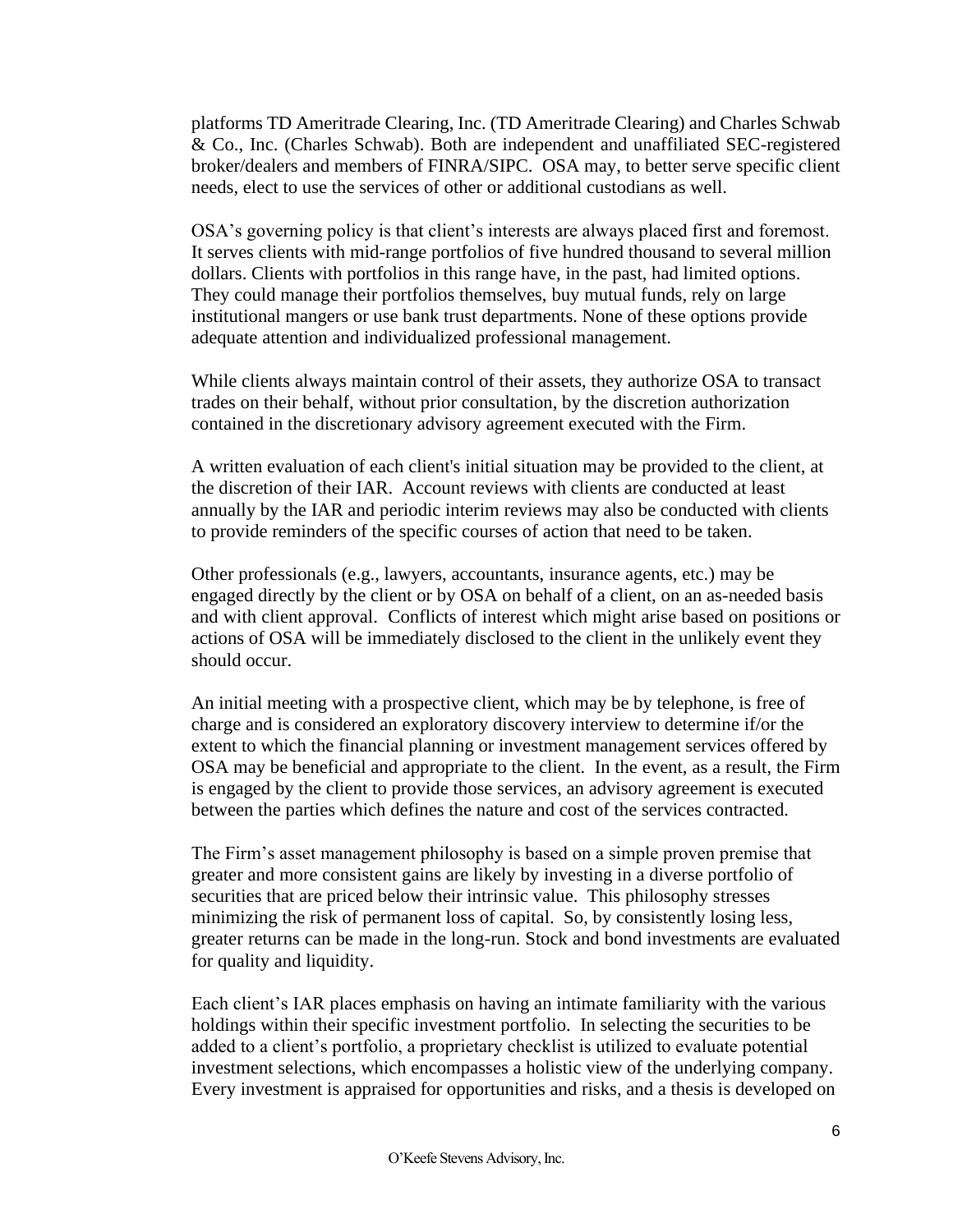how each security might succeed. The effectiveness of this process is in a perpetual state of improvement, as each investment presents a learning opportunity.

 Investments are typically made for the long-term in corporations with unusual opportunities and are not limited to any one style such as large capitalization, small capitalization, international or fixed income. Research is focused on quantitative elements and technical analysis is rarely employed.

 While principally an equity investor, due to the usually higher returns, OSA can adjust asset allocations between stock, bonds, and money market funds, when appropriate. Individual portfolios are invested in a mix of securities such as stocks, corporate bonds, government bonds and money market funds. The mix among the securities alternatives is determined by their relative attractiveness at a specific time. The national and international economic climates and market conditions are keys in the mix decision.

Portfolios remain in the client's name, with TD Ameritrade Clearing and/or Charles Schwab acting as custodian. While OSA is granted discretionary trading authority by its clients, it neither accepts authority to withdraw cash or securities from client accounts nor assumes custody of client assets in any other form beyond its ability to directly deduct advisory fees from client accounts.

 Clients receive quarterly status reports that set forth the results for the previous quarter and for the year-to-date. These reports are augmented by personal meetings at least annually or more frequently if desired by the client or their IAR.

#### <span id="page-6-0"></span>**Principal Owners**

 As previously stated, the principal owners of OSA are Peter S. O'Keefe and Justin D. Stevens, with each holding a 50% ownership interest in the Firm.

#### <span id="page-6-1"></span>**Types of Advisory Services**

 OSA provides both investment supervisory services, also known as asset management services, as well as financial planning and consultative services to its clients. Asset management services may entail the active or passive management of investment accounts, furnishing of investment advice through consultations with clients, issuing periodic newsletters or special reports to its clients about securities and market conditions or trends and evaluating securities held by clients to foster an understanding of their assets relative to their stated goals and objectives.

 Financial planning services are provided to clients to assist them in pursuing both short- and long-range financial goals. This is accomplished through a process of collecting client information about the client's current financial condition, clarification of their goals, identification of their past efforts and current abilities in pursuit of their goals and ongoing progress reviews relative to any actions taken.

On more than an occasional basis, OSA furnishes consulting services to clients on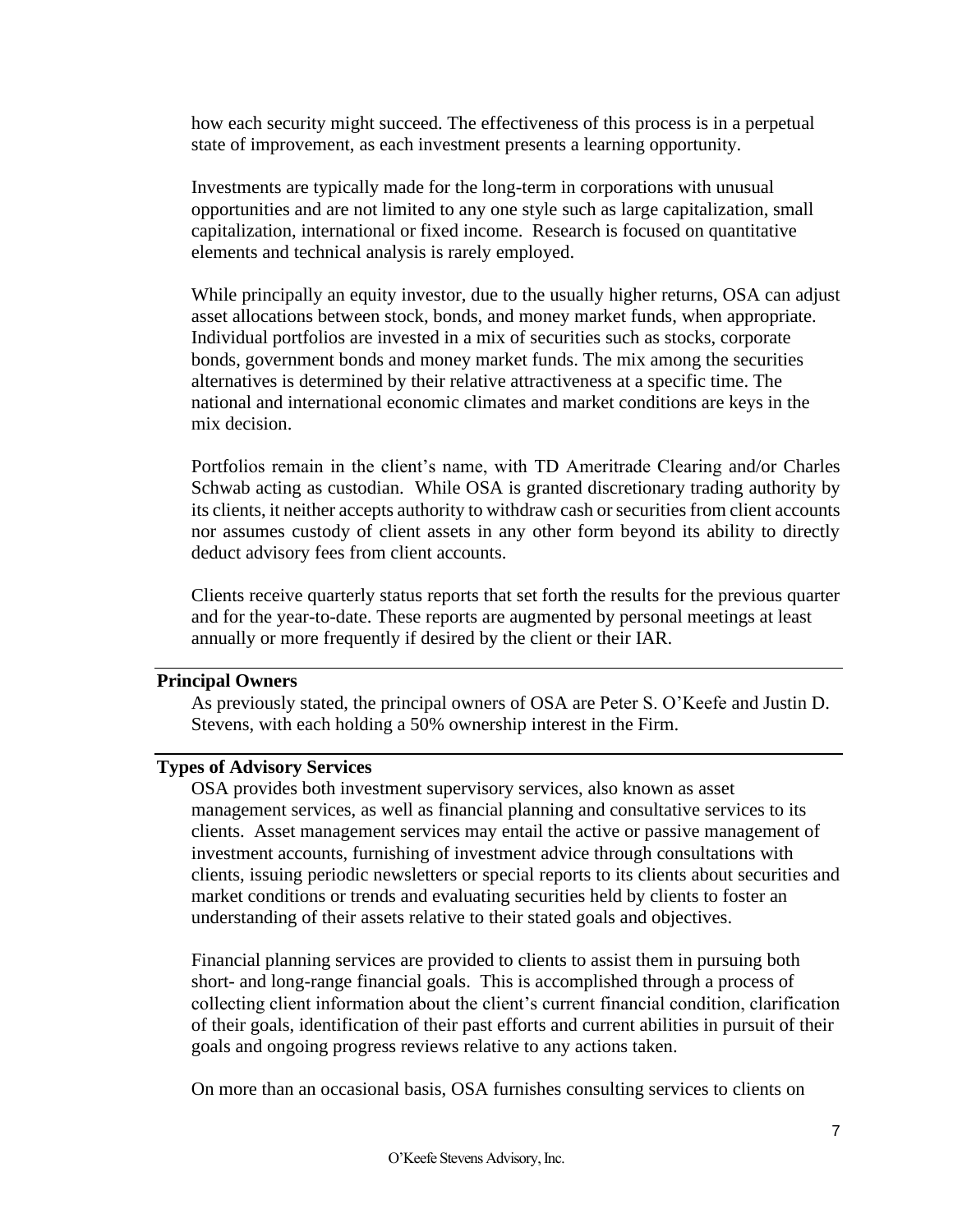matters not involving securities, such as taxation, trust management and estate planning, but are directly related to the ongoing management of client assets. However, the Firm does not act in any capacity as a tax or legal advisor to its clients.

 The Firm is compensated for its advisory services to clients through asset management fees, fixed fees or hourly fees, which are determined by the types of services elected by the clients. Clients grant the Firm discretionary powers which permit the execution of transactions on the clients' behalves without consulting with or obtaining consent from them in advance of the transactions. As stated above, this authorization is granted within the advisory agreements initially signed by the clients.

As of December 31, 2021, OSA had \$261,925,654.81 in assets under management for 266 clients (households) held in 677 advisory client accounts. As stated above, at this time all assets are managed on a discretionary basis.

#### <span id="page-7-0"></span>**Tailored Relationships**

 The goals and objectives for each client are documented in our client relationship management system. Investment strategies are then created that reflect the stated goals and objectives of each client. Clients retain the option of imposing restrictions on investing in certain securities or types of securities.

#### <span id="page-7-1"></span>**Types of Agreements**

 Prior to engaging OSA's services, clients are required to sign an agreement which defines the services that will be provided by the Firm. The following agreements define the typical client relationships between OSA and its clients. Agreements may not be assigned or transferred to parties other than the original clients entering into the agreements. Since OSA does not maintain custody of client assets, however, separate agreements may also need to be executed between custodial firms and the client, in addition to the agreements of the Firm described below. Since neither OSA nor its advisors act as attorneys, their recommendations should not be interpreted as legal advice.

#### <span id="page-7-2"></span>**Financial Planning and Consulting Service Agreement**

 Planning or consulting service clients are required to sign a Financial Planning and Consulting Service Agreement with the Firm. This agreement outlines the nature and level of advisory services to be provided, without requiring the direct management of the client's assets.

For financial planning clients, information regarding a client's personal and financial situation and objectives is collected by the advisor through a confidential interview process. This data is analyzed and a written financial plan, with specific recommendations, is presented to clients if/and when deemed by the advisor to be appropriate to do so. With or without a written financial plan, clients will be provided with recommendations by their advisor based upon the analysis of their financial situation, objectives and risk tolerances.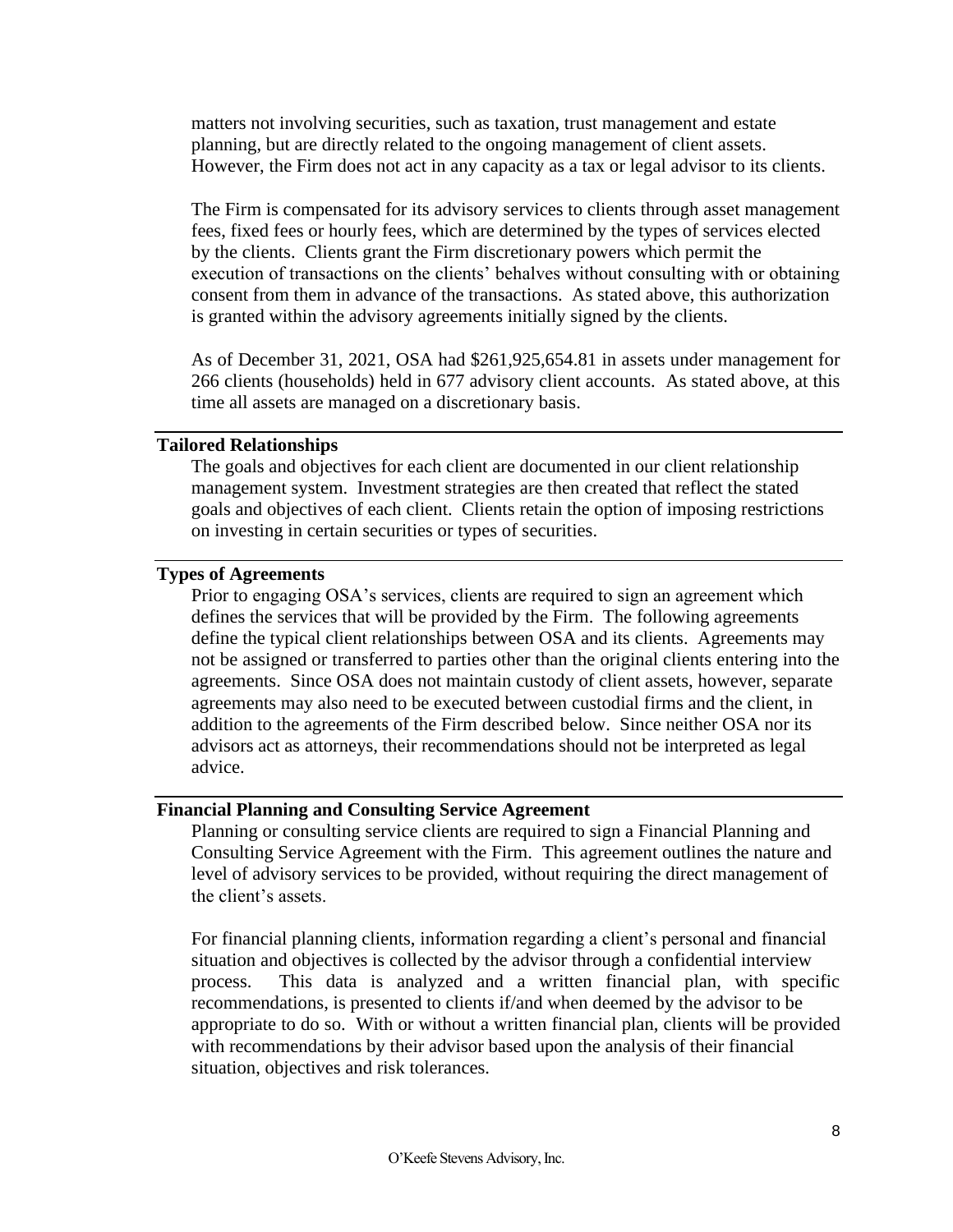A comprehensive financial plan, if elected, may include, but is not limited to a net worth statement, a cash flow statement, a review of investment accounts including reviewing past asset allocations, providing asset repositioning recommendations, strategic tax planning, education planning with funding recommendations, a review of retirement accounts and plans including recommendations and one or more retirement scenarios, a review of insurance policies and recommendations for changes, if necessary and an estate planning review and recommendations.

 As previously stated, the Firm does not provide legal or accounting advice relative to its financial plans. It will, however, act as a facilitator in these areas between clients and their legal and/or tax advisors relative to the recommendations made in a financial plan.

 Detailed investment advice and specific recommendations are provided as part of a financial plan. Implementation of the recommendations is at the discretion of the client and may be implemented with either OSA or with a financial advisor of the client's choosing.

 Consulting services are provided to clients regarding other financial-related concerns in situations where detailed or comprehensive financial planning is either not necessary or not desired. Common areas of concern addressed by these services include:

Education planning Simple investment planning Death, disability and retirement planning Tax planning Net worth, cash flow and financial position Risk management (insurance) Other investment or non-investment issues Estate planning

#### <span id="page-8-0"></span>**Investment Management Agreement**

 Most clients choose to have OSA manage their assets in order to obtain ongoing in depth advice and life planning. These clients are required to sign an Investment Management Agreement which defines the manner in which their assets will be managed and the fees assessed by the Firm. OSA's Investment Management Agreement provides for cash flow management, insurance review, investment management, education planning, retirement planning, estate planning and tax planning, along with the implementation of recommendations within each area. Under the terms of the Agreement, investable assets are managed by the Firm in pursuit of the client's goals in each of these areas.

 All aspects of the client's financial affairs are reviewed, including those of their dependents, if any. Realistic and measurable goals are set and objectives to reach those goals are defined. As goals and objectives change over time, suggestions are made and implemented on an ongoing basis. Key suitability parameters for each advisory client are developed with the client and clearly defined in an Investment Policy Statement and/or Client Risk Profile signed by the client at the outset of the advisory relationship or in similar suitability documents. These suitability documents are reviewed with clients on an annual basis and updated as necessary.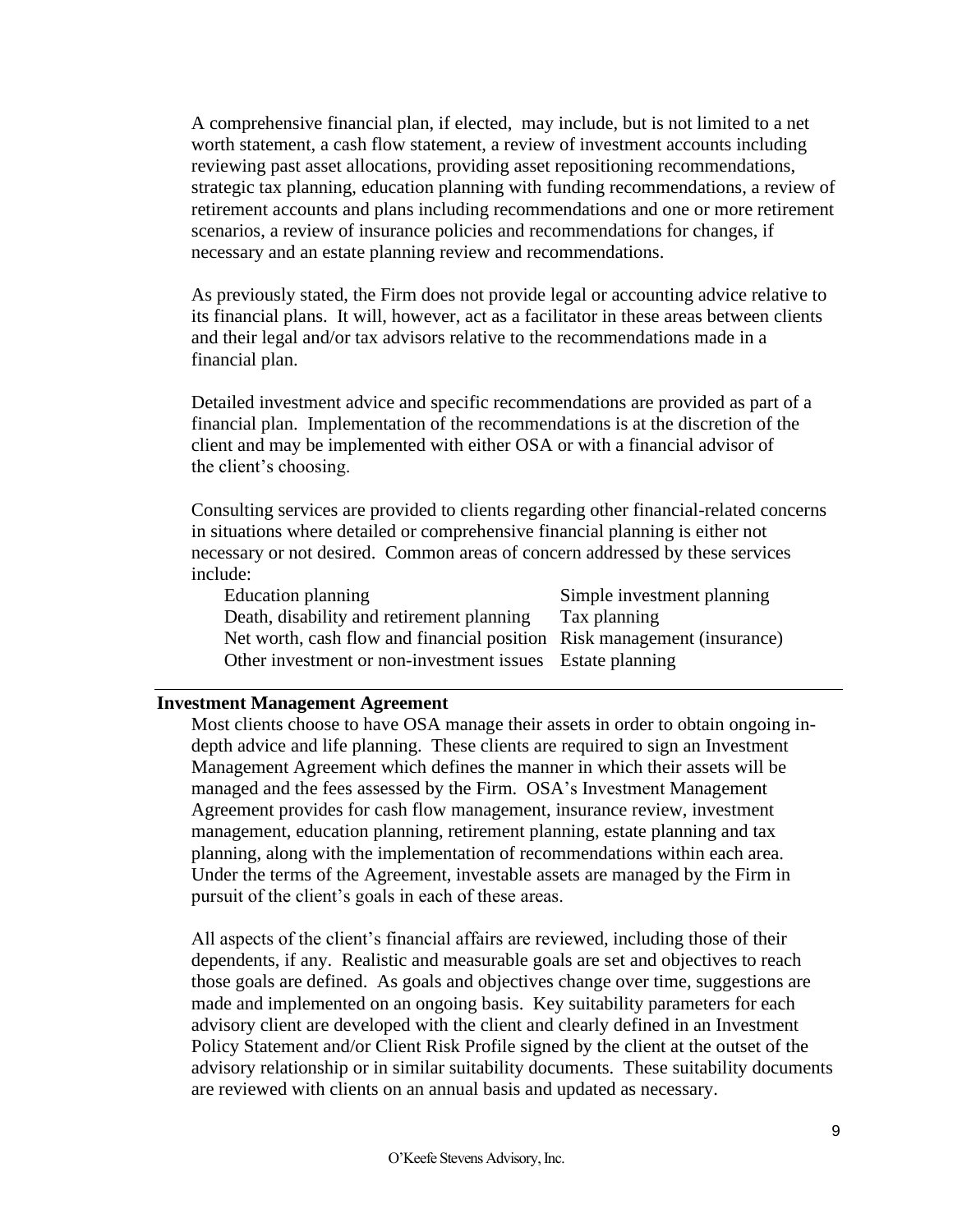Based on each client's objectives and suitability factors identified in their suitability documents, the advisor will develop a plan with each client that focuses primarily on either income generation or growth of equity assets. Fees differ between these two portfolio management options and are listed in the respective advisory agreement presented to the client. Asset management fees are non-negotiable, as with the Firm's other services.

Asset management services are provided to OSA clients on a discretionary basis. Under the terms of our agreement, clients authorize the advisor to buy, sell, invest, reinvest, exchange and/or trade securities in their accounts at his/her sole discretion and without consulting with the client in advance.

 Advisory services are seen as ongoing and agreements are self-renewing unless terminated by either the client or the advisor. Fees and terms within the agreement, however, may be adjusted periodically to serve the client's ongoing needs. Clients are notified in writing of any adjustments to their agreements.

 Fees are billed quarterly in advance and automatically deducted from the clients' advisory accounts. Clients receive quarterly statements from their account custodian(s) which identify the account balance, fees deducted and, in some cases, the formula used in the calculation of the deducted fees. For clients terminating their advisory agreement prior to the end of a quarter for which they have been billed in advance, the Firm will provide a pro rata refund of fees paid in advance based upon the number of days remaining in the calendar quarter from the date the termination notice is received by the Firm. Refunded fees will be either credited back to the client's advisory account prior to the transfer out of the account or a check forwarded directly to the client.

#### <span id="page-9-0"></span>**Retainer Agreement**

 OSA may, at its discretion, charge a retainer to clients for financial planning, consulting and/or asset management services. Should it do so, the retainer terms will be clearly stated in the agreement signed by the client.

#### <span id="page-9-1"></span>**Asset Management**

A minimum account value is not required to open an advisory asset management account.

 Advisors generally recommend that clients allocate their investment assets to various vehicles deemed by the advisor to be appropriate and consistent with the client's suitability and objectives. These investment vehicles may include, but are not limited

to, the following:

Foreign securities Warrants Corporate debt securities Commercial paper Certificates of deposit Municipal securities Mutual funds Exchange-traded funds

Exchange-listed securities Over-the-counter securities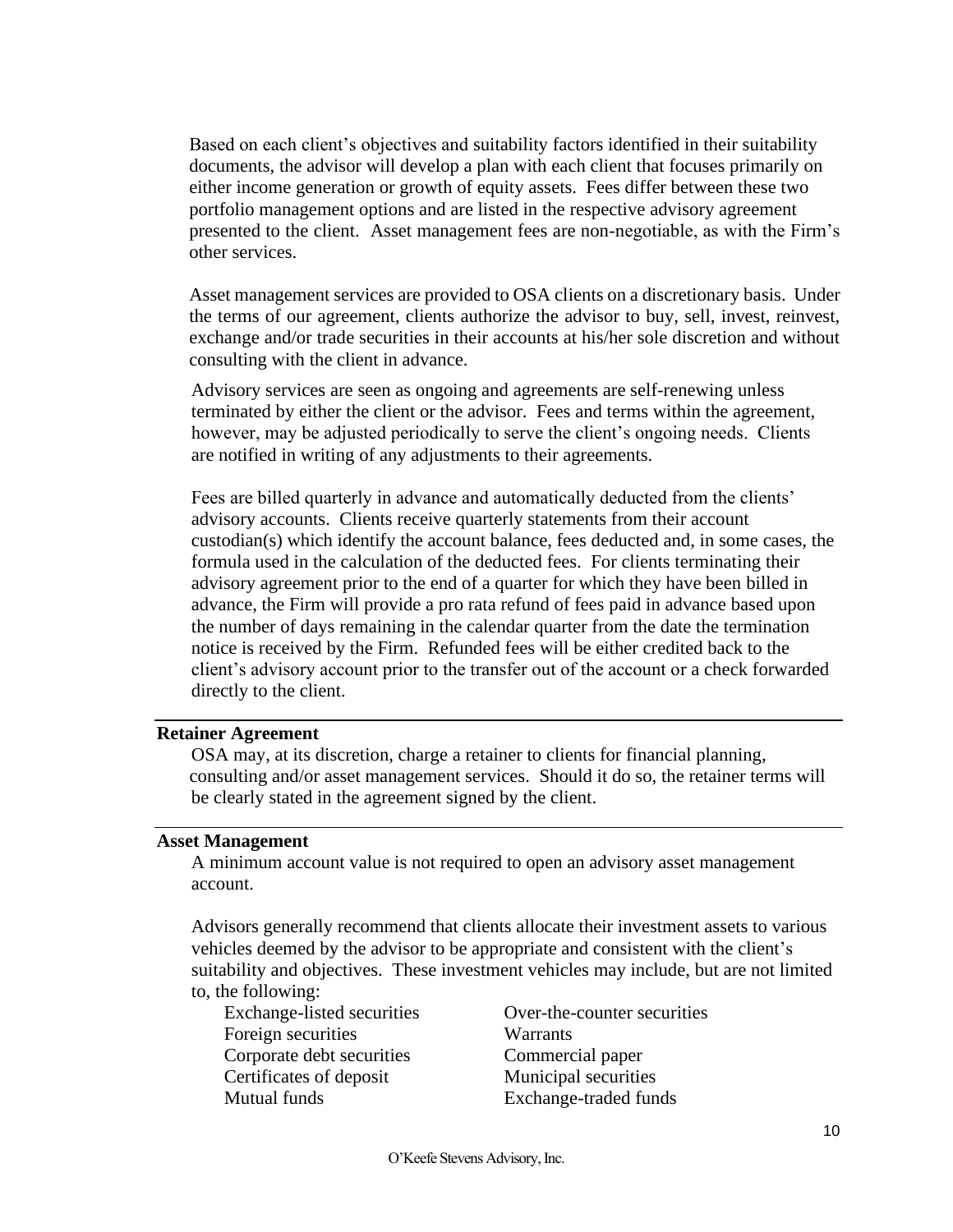U.S. Government securities Real estate partnerships Oil and gas partnerships

 Fees related to investment vehicles are clearly identified to the client, either by the advisor or by prospectus, prior to investing. Initial public offerings (IPOs) and private placements are available to clients through OSA as well, subject to pre transaction approval of the Firm's CCO.

 Securities transactions in advisory accounts are executed through TD Ameritrade Clearing or Charles Schwab, OSA's advisory client custodians. Other brokerage firms, broker/dealers and/or custodians may be utilized if requested by the client, known as client-directed brokerage, or if deemed to be more appropriate by the Firm. Under a client-directed brokerage arrangement, however, clients are advised that their direction may hinder OSA's ability to achieve best execution on trades, negotiate commissions or participate in block trading which could be beneficial to the client.

\_\_\_\_\_\_\_\_\_\_\_\_\_\_\_\_\_\_\_\_\_\_\_\_\_\_\_\_\_\_\_\_\_\_\_\_\_\_\_\_\_\_\_\_\_\_\_\_\_\_\_\_\_\_\_\_\_\_\_\_\_\_\_\_\_\_\_\_\_\_\_

#### **Termination of Agreements**

Either OSA or the client may terminate any of the aforementioned agreements at any time by notifying the other party in writing thirty (30) days prior to the termination date. As previously stated above, clients terminating an asset management agreement prior to the end of a calendar quarter will receive a prorated refund of fees paid in advance based on the number of days remaining in the quarter. Since financial planning and consulting fees are billed upon completion of services, clients terminating from these types of agreements may be billed on a prorated basis using the Firm's hourly billing rate of \$250 per hour for the hours expended up to the date the termination notice is received from the client.

 In addition, OSA reserves the right to terminate any advisory engagement where a client has willfully concealed or has refused to provide pertinent information about financial situations when necessary and appropriate, in OSA's judgment, to providing proper financial advice. Any unused portion of fees collected in advance will not be refunded to the client under these circumstances.

### **Item 5 - Fees and Compensation**

<span id="page-10-0"></span>\_\_\_\_\_\_\_\_\_\_\_\_\_\_\_\_\_\_\_\_\_\_\_\_\_\_\_\_\_\_\_\_\_\_\_\_\_\_\_\_\_\_\_\_\_\_\_\_\_\_\_\_\_\_\_\_\_\_\_\_\_\_\_\_

#### **Description of Fees**

 Fees for OSA's advisory services are established, on an individual basis, during personal consultations. Client goals, the amount of funds and the number of accounts are the major considerations. The Firm's fees are reflective of OSA's policy of providing personalized high-quality service to its clients.

 Fees charged by OSA for financial planning or consulting services are dependent upon the services rendered to the client and may be either fixed or hourly. The specific services in these areas elected by the client, and their respective fees, are defined in the Financial Planning and Consulting Services Agreement executed with the client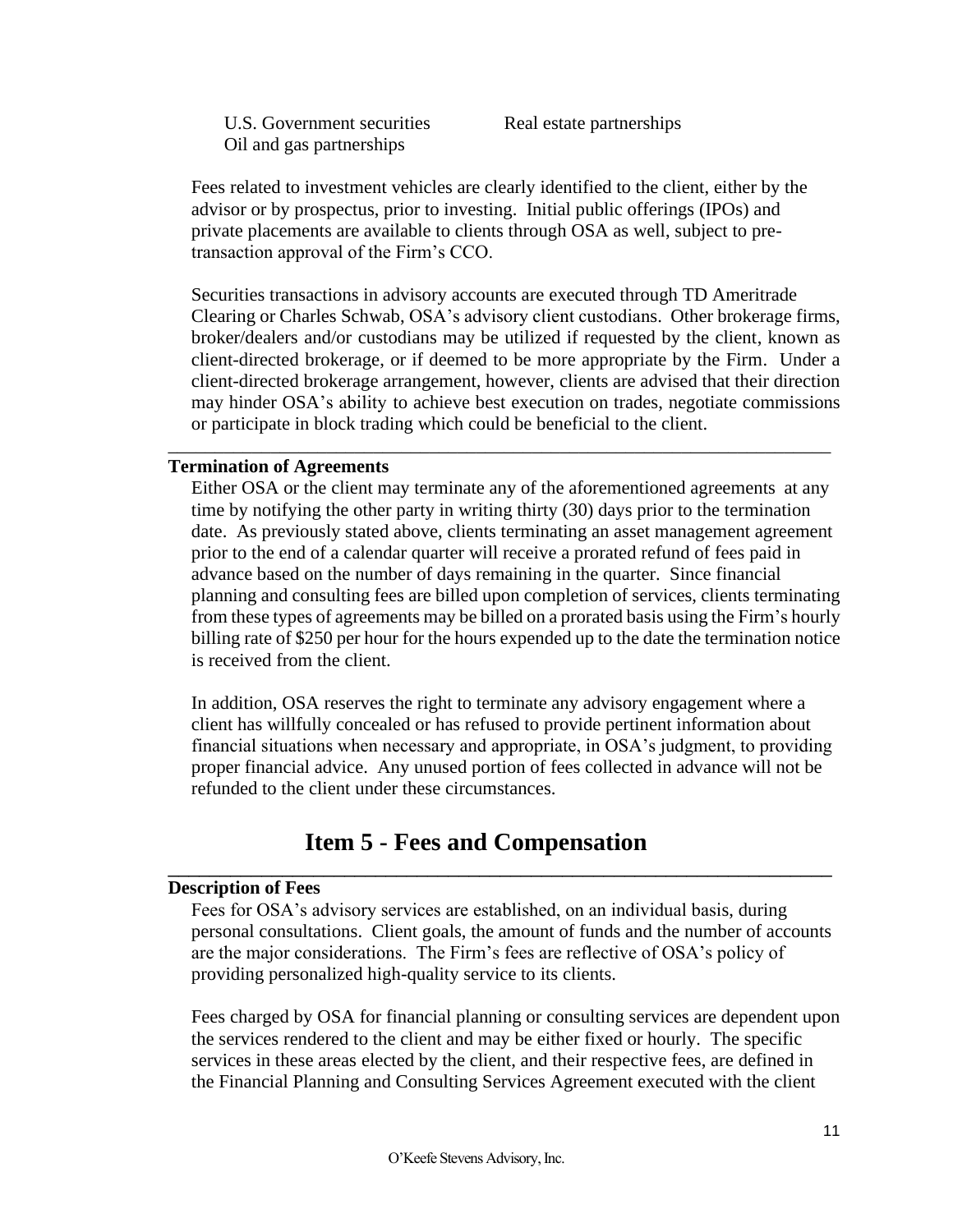upon engaging the services of the Firm. Fees for financial planning or consulting services may be negotiable at the discretion of the advisor and/or the Firm.

 For financial planning services, the fee assessed may be either a fixed one-time fee or a recurring annual fee within a range of \$500 to \$5000, depending upon specific needs defined by the client. Fees may also be adjusted upward or downward, at the discretion of the IAR, based upon the complexity of a client's specific financial planning concerns revealed during subsequent discovery interviews.

 Consulting services generally entail ongoing discussions and/or reviews of generalized advisory issues not specifically related to financial planning or asset management (i.e. estate planning). These services are usually provided on a limited or ongoing basis, as defined by specific client needs and defined in their agreement. Clients are billed on an hourly fee basis at the Firm's standard rate of \$250 per hour, in fifteen (15) minute increments. These fees may also be waived, at the discretion of the IAR.

 Clients utilizing OSA's ongoing asset management services are required to execute an Investment Management Agreement which defines the management services to be provided by the Firm and the asset management fee to be charged. The fee for these management services is based on a percentage of the market value of assets under management at the end of each calendar quarter and billed in advance for the next quarter.

 For the purpose of fee calculation, advisory and non-advisory client assets may be aggregated, affording the client the lowest fee percentage whenever possible. As previously noted, the Firm will, at its discretion, allocate client assets to management models mutually agreed upon with the client and consistent with each client's suitability parameters.

The asset management fees for OSA asset management services are cited as follows for clients with an established relationship with OSA **prior to 1/1/2022**. The Investment Management Agreements initially signed by these clients reflecting the tiered fee schedule will be honored moving forward.

| <b>Annual Advisory Fee</b> |
|----------------------------|
| 1.00%                      |
| 0.95%                      |
| 0.85%                      |
| 0.70%                      |
| 0.55%                      |
| 0.37%                      |
|                            |

For clients who established a relationship with OSA **after 1/1/2022** the management fee charged is a flat 1% with no tiered schedule based on assets under management.

This was a firm policy change as of 1/1/2022.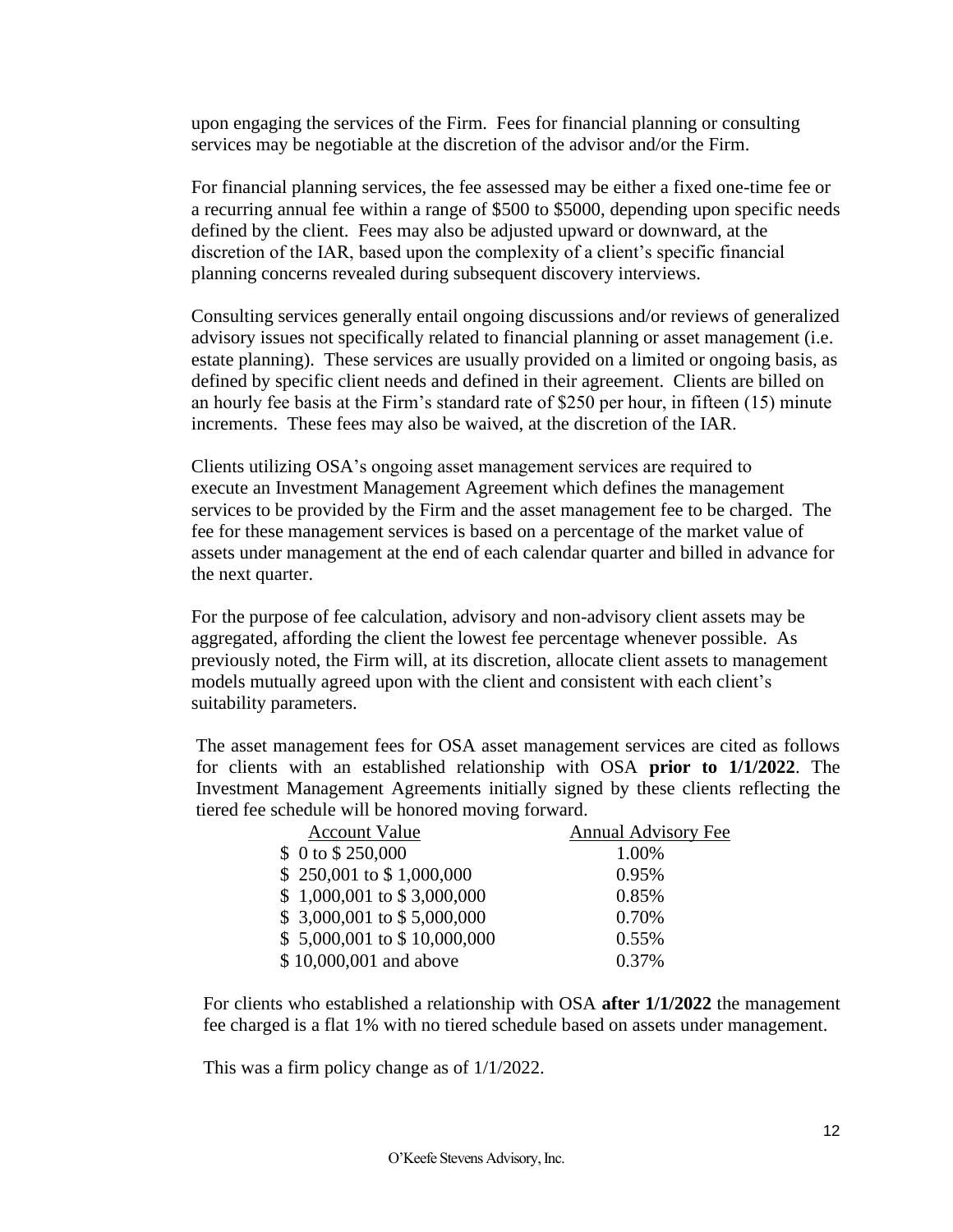Management fees may be negotiable, on a case-by-case basis and at the discretion of the advisor, based on the case complexity or specific needs of the client.

\_\_\_\_\_\_\_\_\_\_\_\_\_\_\_\_\_\_\_\_\_\_\_\_\_\_\_\_\_\_\_\_\_\_\_\_\_\_\_\_\_\_\_\_\_\_\_\_\_\_\_\_\_\_\_\_\_\_\_\_\_\_\_\_\_\_\_\_\_\_\_

#### **.Fee Billing**

 One-time fixed fees for financial planning services are 50% payable upon execution of the agreement with the balance due within thirty (30) days following the presentation to the client of the written financial plan or planning recommendations. Recurring annual fees are due in quarterly installments which will be either billed directly to the client or deducted directly from a client's custodial advisory account. While clients are not required to implement their financial plan with the Firm, the fee for developing a financial plan may be waived or applied to ensuing asset management fees, at the discretion of the IAR of the Firm, should they elect to do so.

 Consulting services are billed to clients either upon completion of each specific consultation or cumulatively on a quarterly basis for ongoing consulting services, as specified in the client's agreement. An up-front retainer may be required for these services, at the discretion of the advisor, with balances due as stated above for these services.

 As previously stated, should a client elect to terminate these services prior to the completion of the services contracted for, a prorated fee will be determined based on the time expended by the advisor up to the Firm's receipt of a written termination notice from the client. An invoice reflecting the prorated fee based on the advisor's hourly rate of \$250 will be forwarded to the client, due and payable within fifteen (15) days of date of the invoice. The Firm will not refund any portion of financial planning or consulting fees or retainers which may have been paid in advance by the terminating client.

 All asset management clients are billed in advance each quarter for advisory services based on a percentage of each client's assets under management on the last business day of each calendar quarter, as valued by the account custodian(s), according to the fee schedule above. As previously stated, managed and indirectly managed account balances may be aggregated for the purpose of fee calculations. New accounts, once established, are assessed a pro rata portion of the annual fee for the quarter in which the account is established.

 Fees are deducted directly from the client's advisory accounts by their custodian, as agreed upon in their Investment Management Agreement, and forwarded to OSA by the custodian.

#### <span id="page-12-0"></span>**Other Fees**

Custodians may charge transaction fees on purchases or sales of certain securities, including mutual funds and exchange-traded funds. These transaction charges, if assessed, are usually small and incidental to the purchase or sale of a security and defined in the respective custodian's agreement, which is provided to and signed by the client prior to utilizing the custodian. OSA, however, does not receive any portion of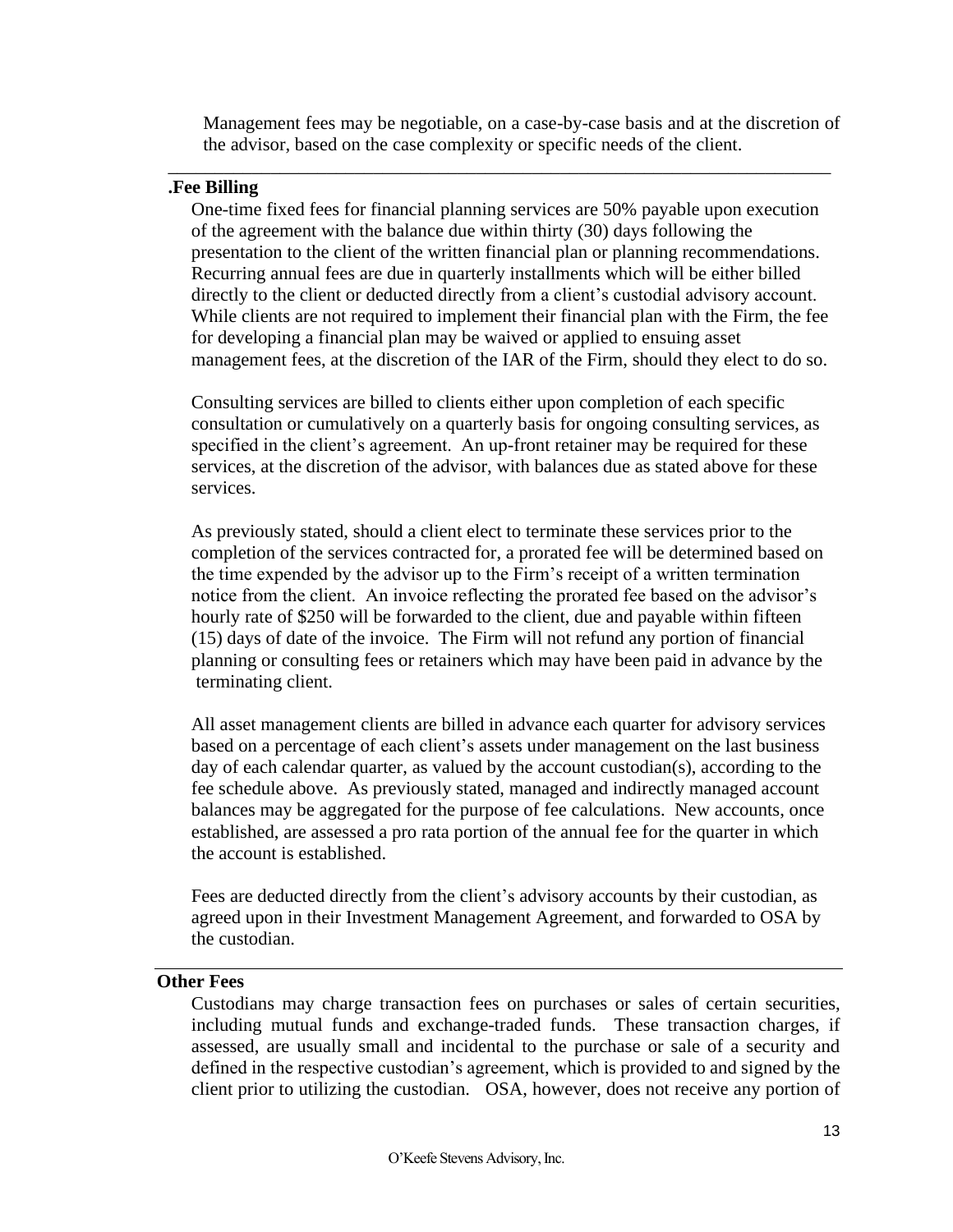these fees, if charged by the custodians. From an asset management standpoint, the selection of securities appropriate to a client's portfolio and their overall management plan is more important than these nominal fees, if any, that the custodian may charge to buy or sell the securities selected. At this time, TD Ameritrade Clearing and Charles Schwab do not assess any such transactional fees to the Firm's advisory clients.

The Firm may, at its discretion, allocate assets from client portfolios to third party asset managers who may impose additional charges beyond the management fees assessed by OSA. If charged, these additional fees would be disclosed to the client prior to the allocation of funds to that asset manager platform.

#### <span id="page-13-0"></span>**Expense Ratios**

 Most mutual funds, whether purchased directly or through custodial accounts, generally charge an internal management fee, called an expense ratio, which is separate from the advisory service fees charged by OSA or transaction fees which might be charged by the custodian(s). For example, an expense ratio of 0.50 means that the mutual fund company charges 0.50% for their services. Performance figures quoted by mutual fund companies in various publications are after their fees have been deducted. These fees are specific to each mutual fund and deducted from the fund's performance annually by the mutual fund company. Clients are not billed directly for these fees. Any such fees, if present, are clearly defined in each mutual fund's prospectus, which is provided to the client at the time the fund is recommended to the client.

#### **Past Due Accounts and Termination of Agreements**

 OSA has not established a policy on past due accounts since most fees are billed in advance and deducted directly from asset management accounts. In the event, however, that an outstanding balance remains uncollected (hourly consulting fees, for example) within a timeframe deemed reasonable by the Firm, the client may be notified of a termination of their relationship and collection actions initiated, at the discretion of the Firm.

\_\_\_\_\_\_\_\_\_\_\_\_\_\_\_\_\_\_\_\_\_\_\_\_\_\_\_\_\_\_\_\_\_\_\_\_\_\_\_\_\_\_\_\_\_\_\_\_\_\_\_\_\_\_\_\_\_\_\_\_\_\_\_\_\_\_\_\_\_\_\_\_

 Under normal circumstances, as previously stated, either OSA or the client may terminate any of the aforementioned agreements at any time by notifying the other party in writing at least thirty (30) days prior to the termination date.

### **Item 6 - Performance-Based Fees**

#### **Performance-Based Fees**

 OSA's fees are not based on a share of the capital gains or capital appreciation of managed securities. Such performance-based fee structures could present the Firm with a potential conflict of interest in which an advisor might be incented to recommend an investment or investment strategy that could carry a higher degree of risk to the client in pursuit of increased performance, which would in turn generate higher fees for the advisor.

<span id="page-13-1"></span>**\_\_\_\_\_\_\_\_\_\_\_\_\_\_\_\_\_\_\_\_\_\_\_\_\_\_\_\_\_\_\_\_\_\_\_\_\_\_\_\_\_\_\_\_\_\_\_\_\_\_\_\_\_\_\_\_\_\_\_\_\_\_\_\_\_\_\_\_\_\_\_\_**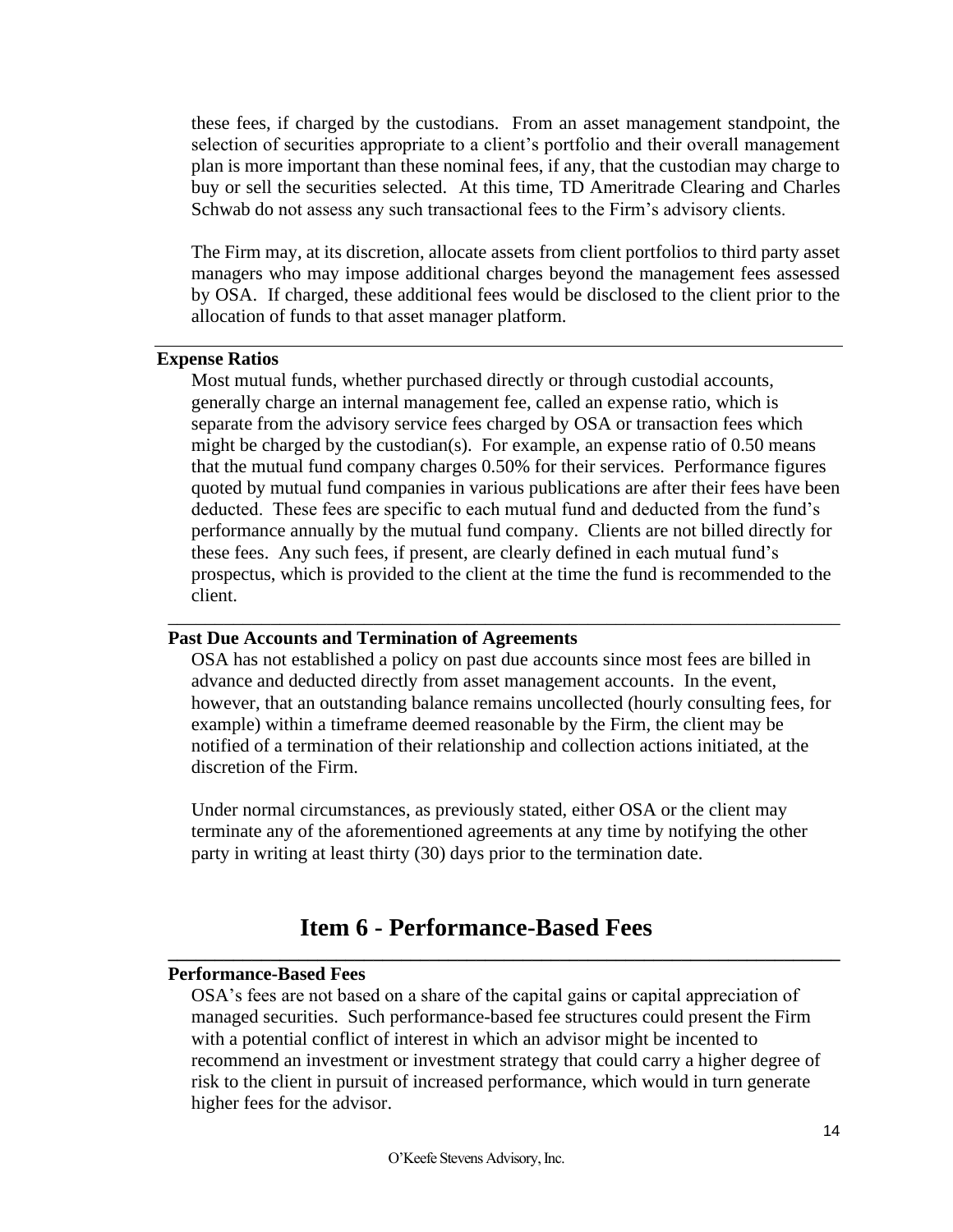### **Item 7 - Types of Clients**

#### <span id="page-14-1"></span><span id="page-14-0"></span>**Description**

OSA's clients are comprised primarily of individuals but may also include corporations, pension and profit-sharing plans, trusts, estates and charitable organizations. Client relationships vary in scope and length of service.

#### <span id="page-14-2"></span>**Account Minimums**

 OSA does not require a minimum account size to engage a new client or retain an existing client. Advisory fees, however, do vary based on the amount of assets under management by the Firm and client with smaller accounts may pay a higher percentage rate on their annual fees than the fees paid by clients with greater assets under management.

### <span id="page-14-4"></span><span id="page-14-3"></span>**Item 8 - Methods of Analysis, Investment Strategies and**

### **Risk of Loss**

#### <span id="page-14-5"></span>**Methods of Analysis**

 In developing investment strategies for advisory clients, the Firm may employ long- or short-term purchases, trading of securities within thirty (30) days, short sales, margin accounts and option writing. The development of these strategies is based on a variety of information sources and methods of securities analysis. Information sources include financial publications, research acquired from outside sources, corporate rating services and company press releases, along with annual reports, prospectuses and SEC filings. Specific securities may be evaluated through the use of charting, fundamental, technical and/or cyclical analysis methods.

 Other sources of information that OSA may use include Morningstar Principia mutual fund information, Morningstar Principia stock information, Internet sources or related types of informational sources relative to securities and securities markets.

#### <span id="page-14-6"></span>**Investment Strategies**

 The primary investment strategy used on client accounts is strategic asset allocation. This approach seeks to maximize gains while minimizing risk through the use of diversification of investments across a broad spectrum of domestic and foreign asset classes. Portfolios are globally diversified in this manner to control the risk associated with traditional markets.

 The investment strategy for a specific client is based upon the objectives stated by the client during consultations. The client may change these objectives at any time. Each client provides the advisor with detailed information that documents their objectives and their desired investment strategy. This information is reviewed with the client periodically and strategies adapted to any changes in objectives and/or suitability.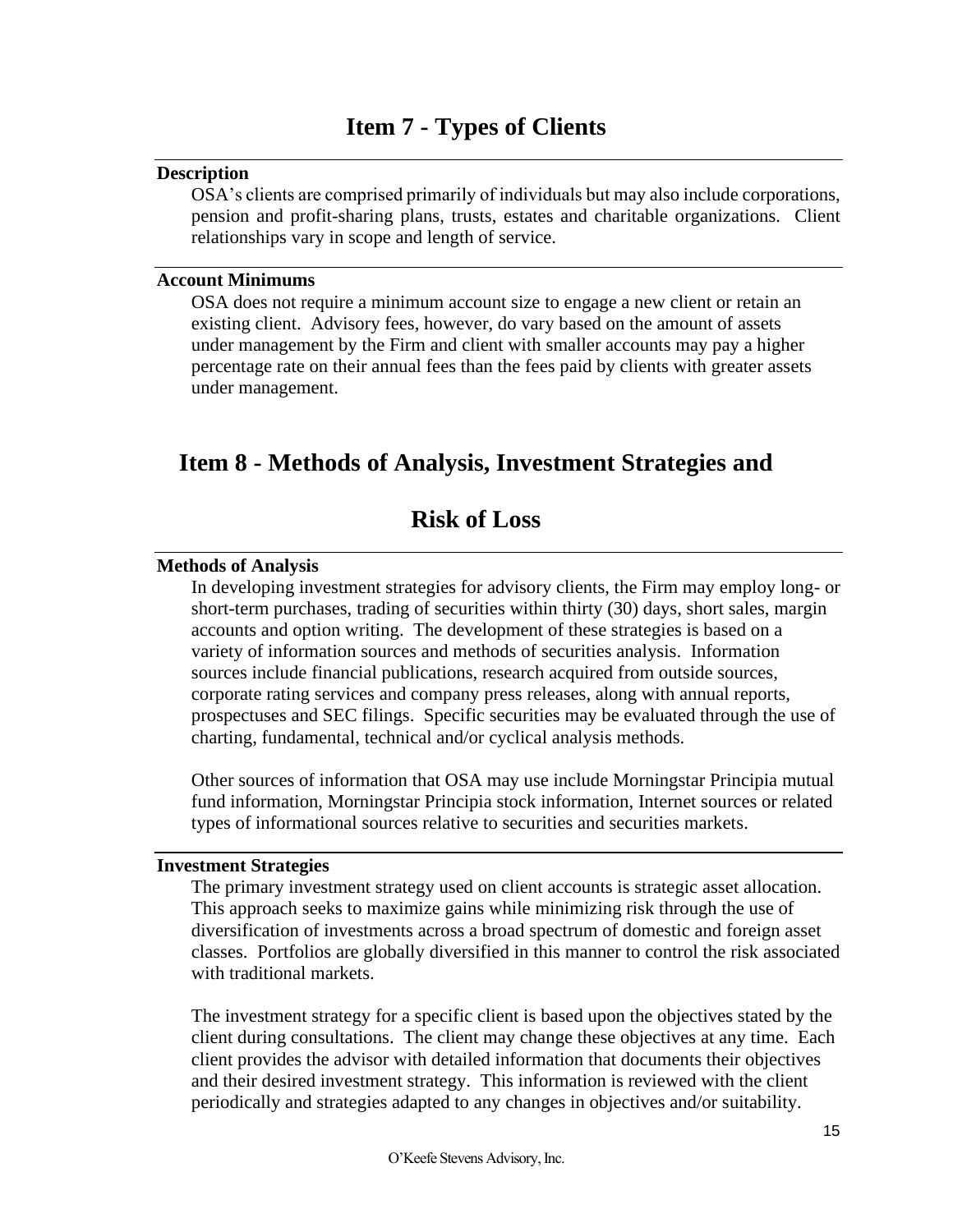As previously stated, other strategies may include long-term purchases, short-term purchases, trading, short sales, margin transactions and option writing.

#### <span id="page-15-0"></span>**Risk of Loss**

 All investment programs have certain risks that are borne by the investor. Clients are advised of these various types of risk and the possibility of loss of their assets. Investment strategies are developed based on the risk tolerance of each client and the types of these risks they may be subjected to. Investment vehicles are then selected by the advisor that are deemed suitable for the client according to their respective goals, timeframes and risk tolerances to potential losses. Our investment approach constantly keeps this risk of loss in mind. Investors may face any or all of the following investment risks while pursuing their financial goals:

- *Interest-rate Risk:* Fluctuations in interest rates may cause investment prices to fluctuate. For example, when interest rates rise, yields on existing bonds become less attractive, causing their market values to decline.
- *Market Risk:* The price of a security, bond, or mutual fund may drop in reaction to tangible and intangible events and conditions. This type of risk is caused by external factors independent of a security's particular underlying circumstances. For example, political, economic and social conditions may trigger market events.
- *Inflation Risk:* When any type of inflation is present, a dollar today will not buy as much as a dollar next year, because purchasing power is eroding at the rate of inflation.
- *Currency Risk:* Overseas investments are subject to fluctuations in the value of the dollar against the currency of the investment's originating country. This is also referred to as exchange rate risk.
- *Reinvestment Risk:* This is the risk that future proceeds from investments may have to be reinvested at a potentially lower rate of return (i.e. interest rate). This primarily relates to fixed income securities.
- *Business Risk:* These risks are associated with a particular industry or a particular company within an industry. For example, oil-drilling companies depend on finding oil and then refining it, a lengthy process, before they can generate a profit. They carry a higher risk of profitability than an electric company, which generates its income from a steady stream of customers who buy electricity no matter what the economic environment is like.
- *Liquidity Risk:* Liquidity is the ability to readily convert an investment into cash. Generally, assets are more liquid if many traders are interested in a standardized product. For example, Treasury Bills are highly liquid, while real estate properties are not.
- *Financial Risk:* Excessive borrowing to finance a business' operations increases the risk of profitability, because the company must meet the terms of its obligations in good times and bad. During periods of financial stress, the inability to meet loan obligations may result in bankruptcy and/or a declining market value.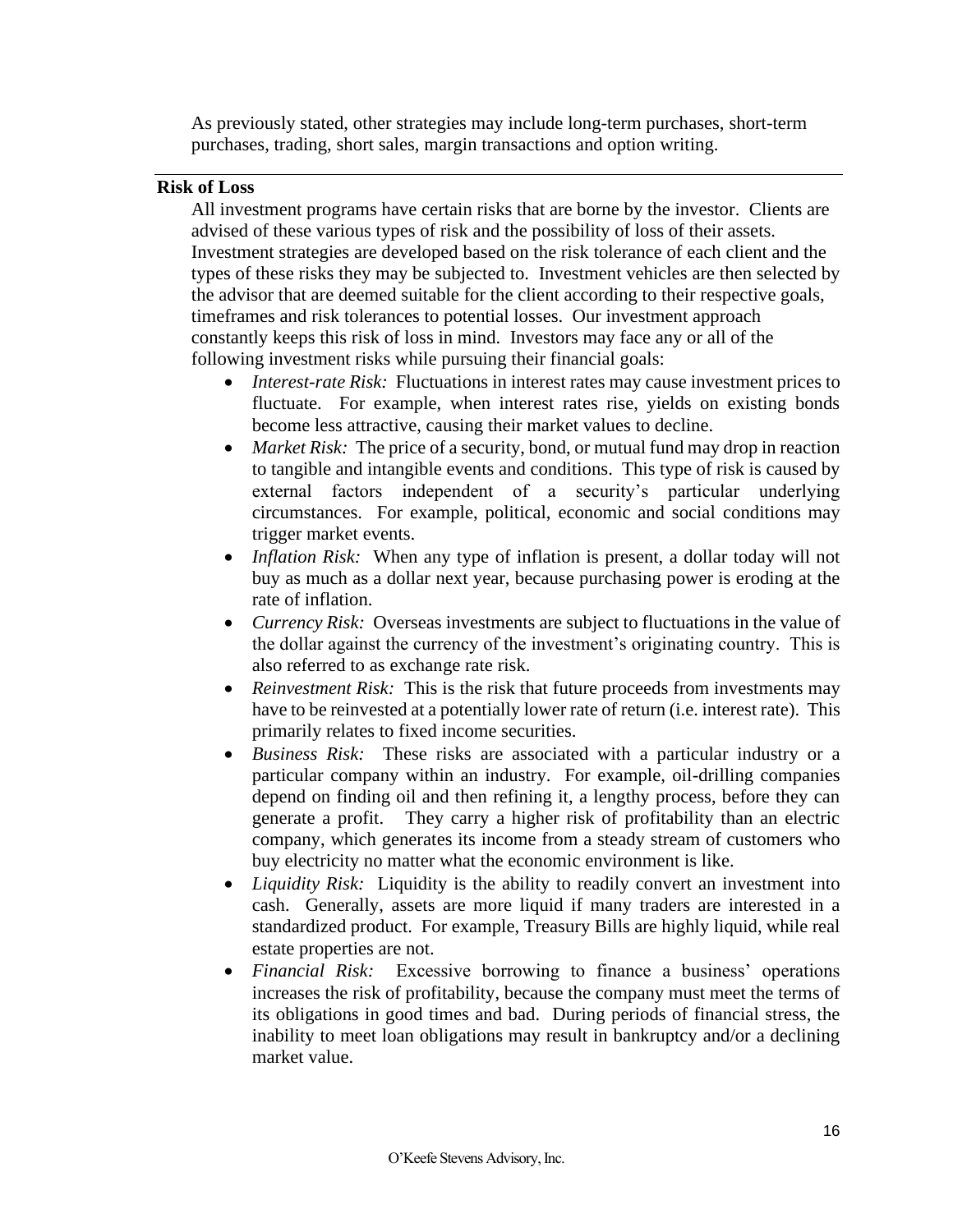#### <span id="page-16-1"></span><span id="page-16-0"></span>**Legal and Disciplinary**

 Neither the Firm nor any of its associated persons have been involved in any legal or disciplinary events related to past or present investment clients.

### <span id="page-16-2"></span>**Item 10 - Other Financial Industry Activities and Affiliations**

#### **Financial Industry Activities**

 OSA is not registered as a securities broker-dealer, a futures commission merchant, commodity pool operator or commodity trading advisor. Further, the Firm does not currently maintain any affiliations with a commission-generating securities broker/dealer in the execution of advisory client transactions. It does utilize TD Ameritrade Clearing, a division of TD Ameritrade, Inc., and Charles Schwab, both FINRA and SIPC members, securities broker/dealers in their own right, as custodians for its advisory client accounts.

 Some associated persons of the Firm are also licensed as life and/or health insurance agents and may be compensated through separate and standard commissions for the sale of insurance and insurance-related products and services.

#### <span id="page-16-3"></span>**Affiliations**

 OSA does not provide legal, accounting or tax preparation services to its clients. Should the need arise for those services, however, OSA may refer the clients to attorneys or accountants who are independent of OSA. If clients choose to use the services of those firms, they may be required to execute separate agreements with them which identify their specific services and fees. OSA receives no compensation for such referrals.

\_\_\_\_\_\_\_\_\_\_\_\_\_\_\_\_\_\_\_\_\_\_\_\_\_\_\_\_\_\_\_\_\_\_\_\_\_\_\_\_\_\_\_\_\_\_\_\_\_\_\_\_\_\_\_\_\_\_\_\_\_\_\_\_

#### **Outside Business Activities**

As stated above, Peter O'Keefe and Justin Stevens are licensed as life insurance agents. These activities are in addition to their responsibilities as OSA advisors. Neither they nor OSA, however, receive commissions for the sale of insurance and insurance-related products and services.

### <span id="page-16-4"></span>**Item 11 - Code of Ethics, Participation or Interest in Client Transactions and Personal Trading**

#### <span id="page-16-5"></span>**Code of Ethics**

The Firm places the utmost priority on maintaining high standards of integrity and professionalism by its associated persons in the conduct of its advisory business. The greatest asset held by this Firm is the trust and confidence placed in it by the clients. It is incumbent upon all members of the Firm to maintain, further and adhere to the tenet that the clients' interest is paramount in all that we do. OSA has formulated and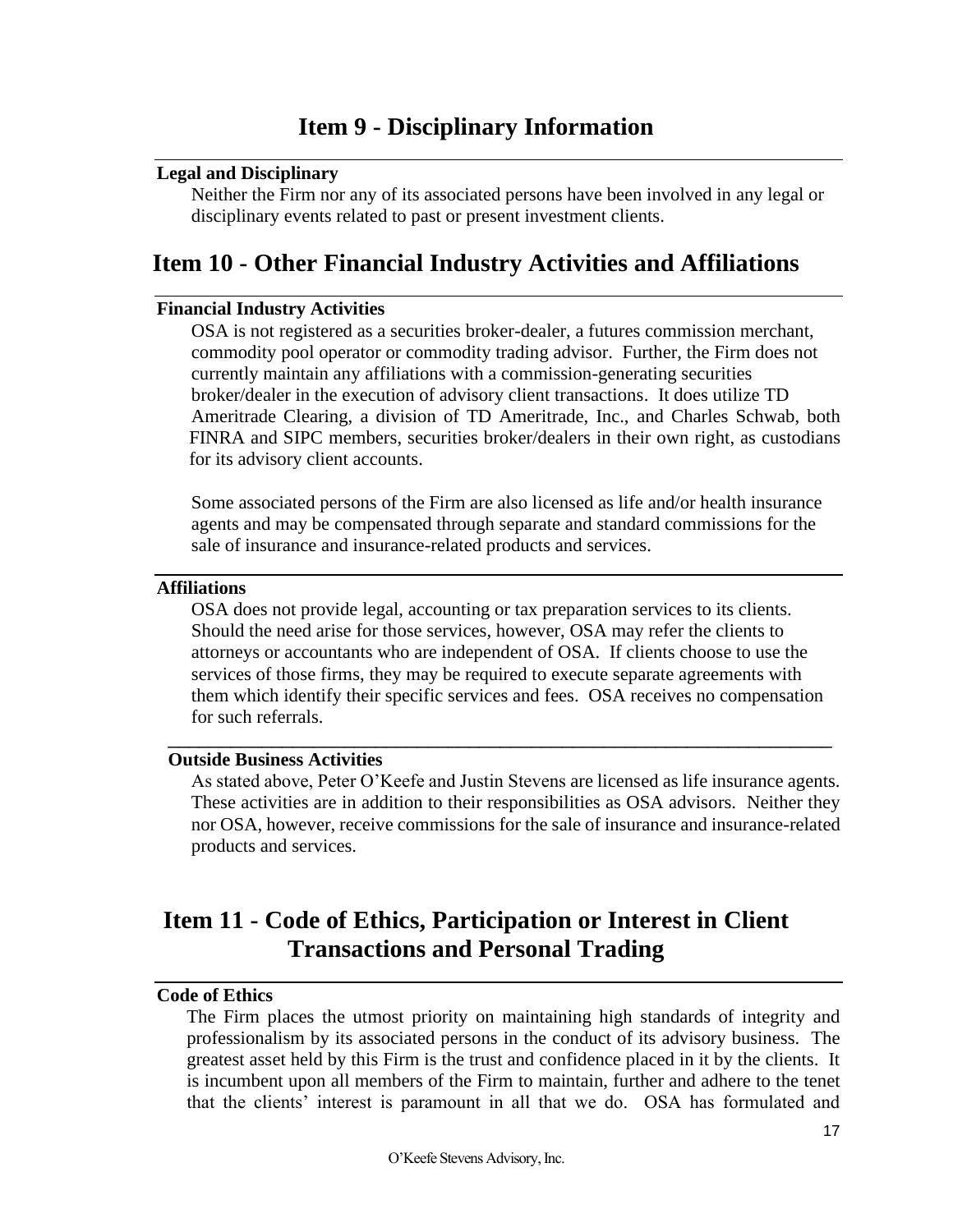implemented procedures to ensure that these fiduciary obligations are met. In addition, since some associated persons of OSA have received the CFP® Certification from Certified Financial Planner Board of Standards, Inc., it is the policy of the Firm to incorporate into its Code of Ethics the principles of CFP Board's Code of Ethics and Standards of Conduct, as updated and amended in 2019. The CFP Board's Code of Ethics and Standards of Conduct may be reviewed online at [https://www.cfp.net/for-cfp](http://www.investorwords.com/2599/investment.html)[professionals/professional-standards-enforcement/code-and-standards.](http://www.investorwords.com/2599/investment.html)

 The Firm's Code of Ethics establishes ethical guidelines for its employees and advisors to adhere to relative to the following key areas of its advisory operations:

| Compliance                     | <b>Personal Securities Transactions</b> |
|--------------------------------|-----------------------------------------|
| Insider Trading                | <b>Outside Business Activities</b>      |
| Conflicts of Interest          | Code Violation Reporting and Sanctions  |
| <b>Gifts</b> and Entertainment | Recordkeeping                           |

 All associated persons of OSA are committed to our Code of Ethics, which is available in its entirety for review by clients and prospective clients. Copies of the Code may be obtained by written request sent to O'Keefe Stevens Advisory, Inc., One Bausch & Lomb Place, Suite 920, Rochester, New York 14604 or by calling our office at (585) 340-6538 during normal business hours. A copy will be forwarded promptly upon receipt of a request.

#### <span id="page-17-0"></span>**Participation or Interest in Client Transactions**

 OSA and its employees may buy or sell securities that are also held by clients. Associated persons are prohibited, however, from trading securities within their personal accounts ahead of trades of the same securities in client accounts, a practice commonly known as "front running". They are also prohibited from conducting sales of securities between their personal accounts and those of advisory clients.

#### <span id="page-17-1"></span>**Personal Trading**

It is OSA's policy to prohibit personal securities transactions by its associated persons which are or could lend the appearance of being in conflict with either client transactions or the Firm's fiduciary responsibility to its clients. The Firm has designated Carly Flanigan as its Chief Compliance Officer (CCO). As such, she conducts reviews of all associated person trading activity on a quarterly basis. These personal trading reviews ensure that the personal trading of employees does not affect the markets and that clients of the Firm receive preferential treatment at all times.

### **Item 12 - Brokerage Practices**

#### <span id="page-17-3"></span><span id="page-17-2"></span>**Selecting Brokerage Firms**

 As previously stated, OSA does not currently utilize a commission-based broker/dealer relative to its trading activities for advisory clients. It does, however, utilize TD Ameritrade and Charles Schwab as outside custodians. TD Ameritrade Institutional is a division of TD Ameritrade, Inc. ("TD Ameritrade"). Both custodians are members of FINRA/SIPC and independent SEC-registered broker-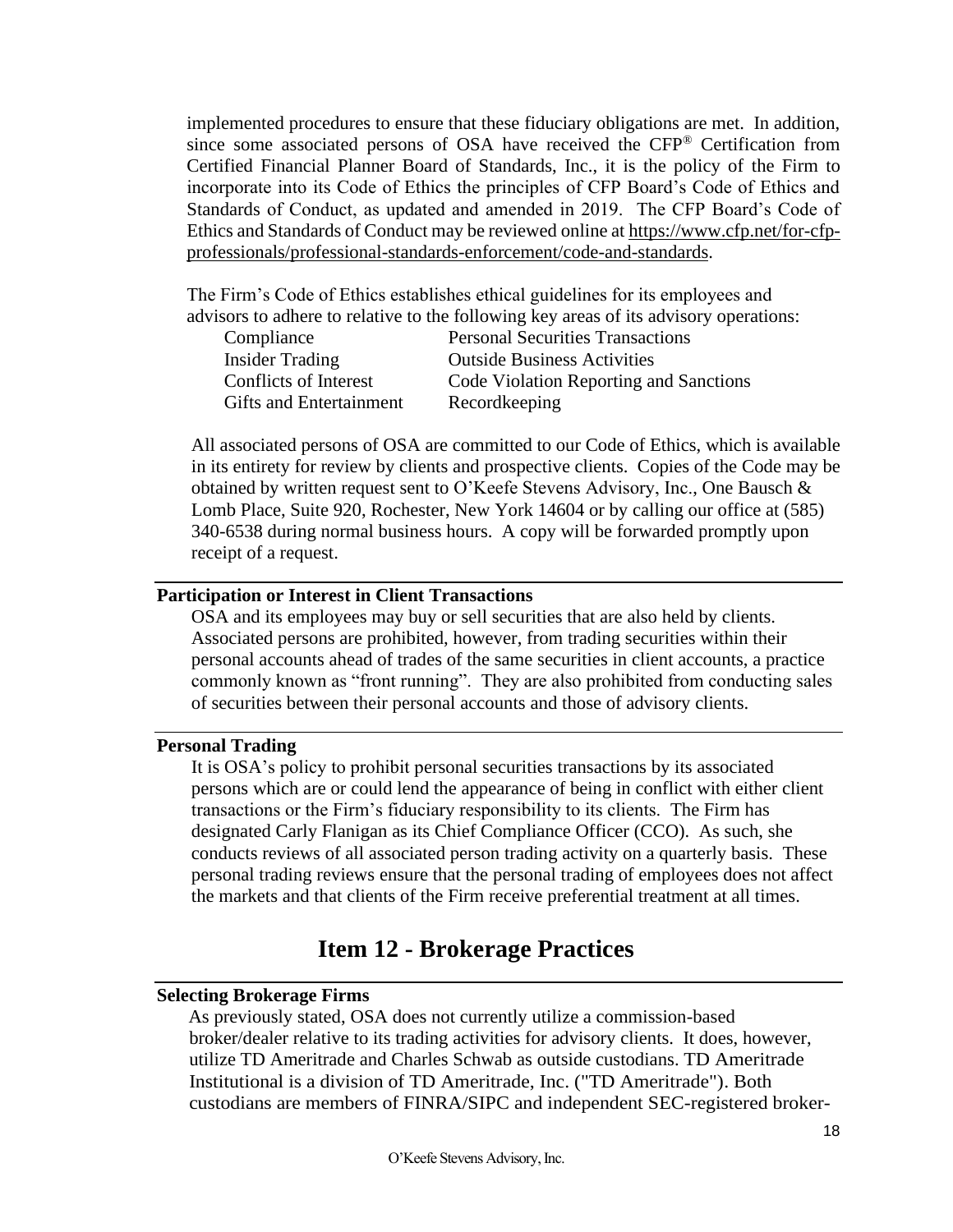dealers. TD Ameritrade and Charles Schwab are unaffiliated with OSA beyond their role as qualified custodians for the Firm's advisory client accounts. As custodians, TD Ameritrade and Charles Schwab offers to OSA services which include custody of securities, trade execution, clearance and settlement of transactions.

#### <span id="page-18-0"></span>**Best Execution**

 OSA reviews the execution of its advisory client trades on an ongoing basis to ensure that its clients are receiving the best execution possible within their advisory accounts. In addition to best execution reviews by the custodians, OSA's CCO conducts weekly reviews of their trading accuracy. In this review process, a random selection is made of a specific security that was traded in the preceding week on the Firm's custodial platforms. Pricing obtained by the Firm in its executions of that security is then compared to publicly available pricing for that security over the same period utilizing Internet-based securities trading platforms (i.e. YahooStock, etc.). If significant pricing disparities are noted by this comparison, the CCO will investigate and, if/when necessary, adjust client accounts to ensure the client has received the best execution at that time.

The CCO may, at her discretion, periodically review Rule 605 or Rule 606 reports for the custodial or broker/dealer platforms utilized by the Firm in the execution of advisory account transactions to compare the performance of these entities to their peers in the overall securities marketplace. If any issues of potential concern are noted in these reports relative to trading activities affecting the Firm's advisory clients, they are addressed by the CCO directly with the respective custodian at that time, resolved immediately in the client's favor and all relevant information documented accordingly.

 Based on these comparisons, the Firm continually seeks to ensure that the overall trading execution performance of its custodians compare favorably in the marketplace. Documentation of the Firm's ongoing Best Execution review is maintained by the CCO as a key component of its compliance books and records.

#### <span id="page-18-1"></span>**Soft Dollars**

 OSA may obtain research and other services not routinely offered to a custodian's retail clients through "soft dollar" arrangements. Soft dollar benefits may enable an advisor to obtain many mutual funds without transaction charges and other securities at nominal transaction charges. They may also make available other products and services that benefit the advisor but may not directly benefit clients' accounts. Many of these products and services may be used to service all or a substantial number of client accounts, including accounts not maintained at the custodians providing the soft dollar benefits to the advisor. The commission and/or transaction fees charged by these custodians, however, may be higher or lower than those charged by other custodians or broker/dealers.

 Custodian products and services that could assist in managing and administering clients' accounts typically might include software and other technology that: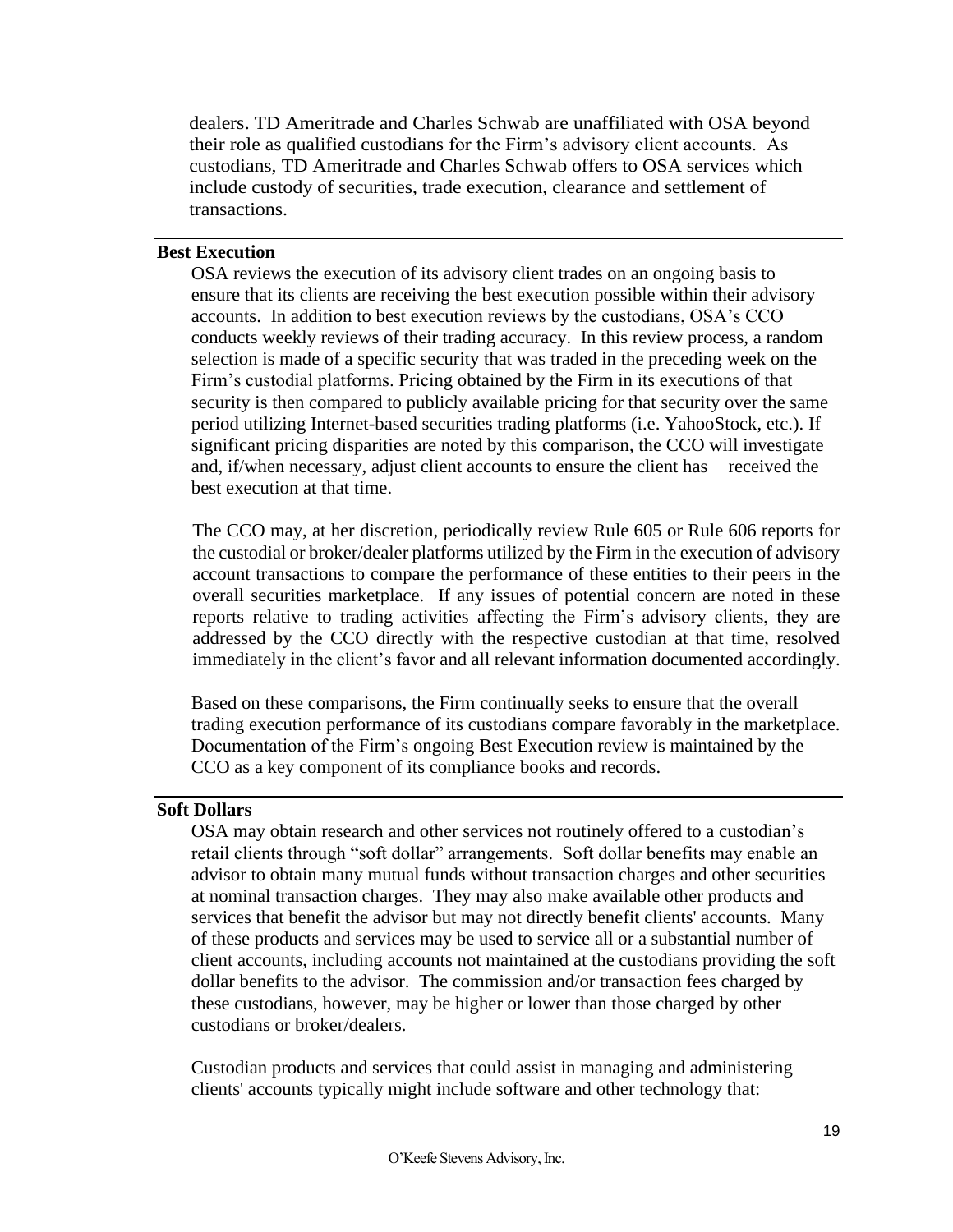- i. provide access to client account data such as trade confirmations and account statements;
- ii. facilitate trade execution and allocate aggregated trade orders for multiple client accounts;
- iii. provide research, pricing and other market data;
- iv. facilitate payment of advisory fees from clients' accounts; and/or
- v. assist with back-office functions, recordkeeping and client reporting.

 Custodians may also offer other soft dollar services intended to help the advisor manage and further develop its business enterprise. These other services may include:

- i. compliance, legal and business consulting;
- ii. publications and conferences on practice management and business succession; and/or
- iii. access to employee benefits providers, human capital consultants and insurance providers.

At this time, OSA utilizes only TD Ameritrade and Charles Schwab as its custodial platforms for advisory client accounts. OSA **does not accept** any soft dollar benefits from its associated custodians, nor does it anticipate doing so in the foreseeable future.

#### <span id="page-19-0"></span>**Order Aggregation**

 While the advisor generally places trades of individual securities for clients, such orders may also be "batched" or aggregated with those of other clients or the advisor to facilitate a block trade. By executing block trades, the Firm seeks to achieve a better execution price for all parties interested in trading a specific security.

When trades are blocked, the allocation of shares is established in writing before the trade is entered. In the event of a partially filled block order, available shares will be allocated equally among the block participants. An advisor's personal or family accounts will not receive an allocation of shares, however, until all client orders have been satisfied. In the event of varying execution prices in a block trading situation, clients will receive the average of the execution prices to achieve a uniform price for all clients. Detailed records of each block trade and the allocation of shares are maintained by the Firm's CCO.

### **Item 13 - Review of Accounts**

#### <span id="page-19-2"></span><span id="page-19-1"></span>**Periodic Reviews**

 OSA continuously monitors the composition and performance of client portfolios as a key component of its ongoing service commitment to its clients. Account reviews are conducted by each advisor with their respective clients at least annually. Reviews may be performed more frequently in response to client requests or at any time when the Firm or the individual advisor feels that specific events or market conditions dictate.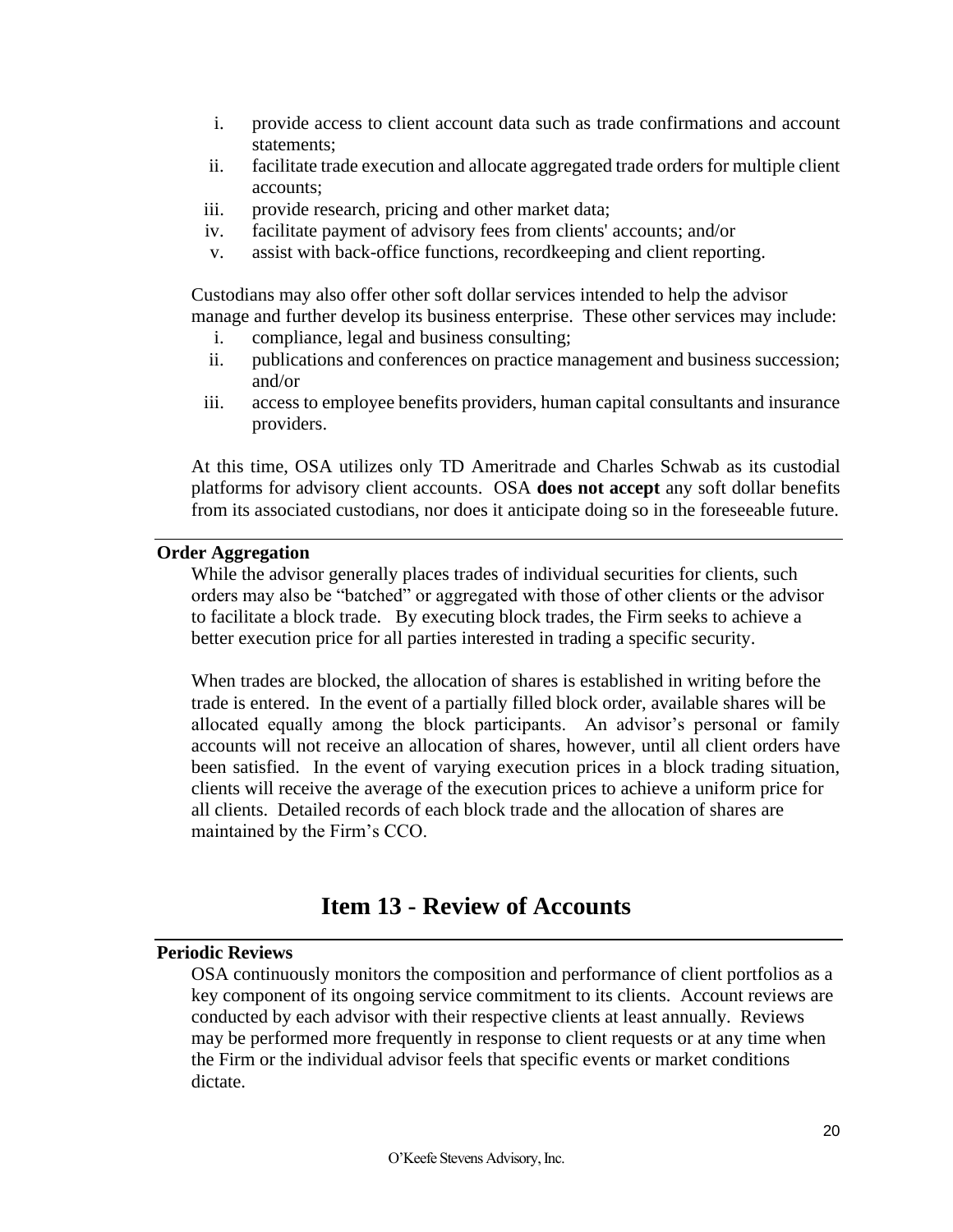Portfolio models, if used, will be reviewed and updated quarterly by the Firm's CCO and IARs. Adjustments to portfolio models may be made periodically to reflect changes in suitability, market conditions, market opportunities and client concerns. Individual holdings within models are evaluated relative to their performance and the likelihood that they will contribute to the objectives of the specific portfolio model in which they are held.

#### <span id="page-20-0"></span>**Review Triggers**

 The Firm's advisors monitor economic and market conditions, perform due diligence reviews of securities and financial products and investigate significant gains or losses in client portfolios. Concerns in any of these areas, changes in tax laws and/or changes in client objectives or suitability may trigger the need for off-cycle account reviews with clients as well, in addition to normal annual reviews.

#### <span id="page-20-1"></span>**Regular Reports**

 Clients are provided with transaction confirmations, notices and regular account statements directly from the custodian of their accounts on a quarterly basis. Copies of all items sent to clients are simultaneously copied to OSA. The Firm's CCO will conduct annual "due inquiry" mailings to clients to confirm their regular receipt of account statements directly from their respective account custodians.

### **Item 14 - Client Referrals and Other Compensation**

#### <span id="page-20-3"></span><span id="page-20-2"></span>**Incoming Referrals**

 OSA's advisors have been fortunate to receive many client referrals over the years, which have come from current clients, attorneys, accountants, employees, personal friends and other similar sources. At this time, the Firm does not utilize the services of paid solicitors to promote its advisory practice.

#### <span id="page-20-4"></span>**Referrals Out**

OSA does not accept referral fees or any form of remuneration from other professionals when a prospect or client is referred to them.

#### <span id="page-20-6"></span><span id="page-20-5"></span>**Other Compensation and Additional Services**

OSA does not receive other compensation or additional services.

### **Item 15 - Custody**

#### <span id="page-20-7"></span>**Account Statements**

It is the Firm's policy to have custody over client assets only to the extent that it requests TD Ameritrade Clearing and/or Charles Schwab, as custodians of OSA's advisory client accounts, to deduct advisory fees directly from clients' account(s), when authorized by the clients, in lieu of fees being billed directly to the clients for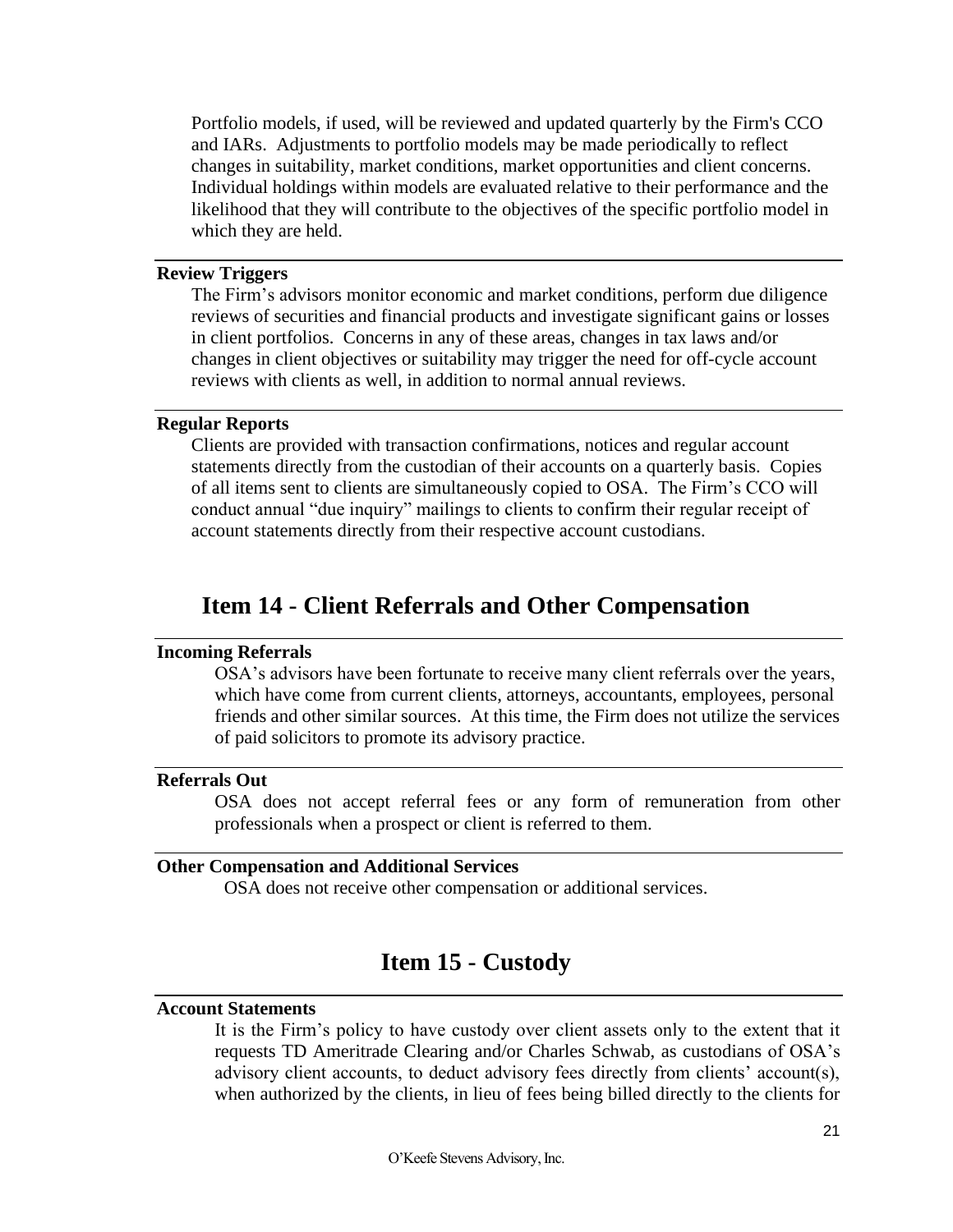payment. TD Ameritrade Clearing and/or Charles Schwab provides OSA with copies of advisory account statements directly to our clients at their address of record at least quarterly, with copies forwarded electronically to OSA.

#### <span id="page-21-0"></span>**Performance Reports**

Clients are urged to review the performance of their investments as reported on their account statements received directly from their account custodians. These statements, along with market and portfolio performance are reviewed with each client during periodic account reviews with their respective advisor.

#### <span id="page-21-1"></span>**Net Worth Statements**

On request, clients may be provided net worth statements and net worth graphs by their IAR. Net worth statements may contain approximations of bank account balances provided by the client, as well as the value of land and hard-to-price real estate, in addition to invested assets. The net worth statements are used for long-term financial planning where the exact values of assets are not necessarily material to the financial planning tasks.

### **Item 16 - Investment Discretion**

#### <span id="page-21-3"></span><span id="page-21-2"></span>**Discretionary Authority for Trading**

 Investment advisory services are provided to clients on a discretionary basis only, with discretion authorization specified in each respective client's asset management agreement. Accordingly, under a discretionary relationship, OSA has the authority to determine, without obtaining specific client consent, the securities to be bought or sold, the timing of transactions and the amount of the securities to be traded. This authority facilitates placing trades in client accounts on their behalf so that we may promptly implement their investment policy when timeliness is an issue.

The use of discretion is granted by each client and expressly authorized in the agreement that they signed upon engaging the services of the Firm. The clients do retain the right to place limitations on the advisor's discretionary powers. If any such limitations or restrictions are specified, they are clearly defined within the advisory agreement at the outset of services. Subsequently, restrictions may be added or dropped from the client's authorization by submitting a request in writing to the Firm.

#### <span id="page-21-4"></span>**Limited Power of Attorney**

 OSA does not accept or maintain power of attorney over client accounts or financial affairs.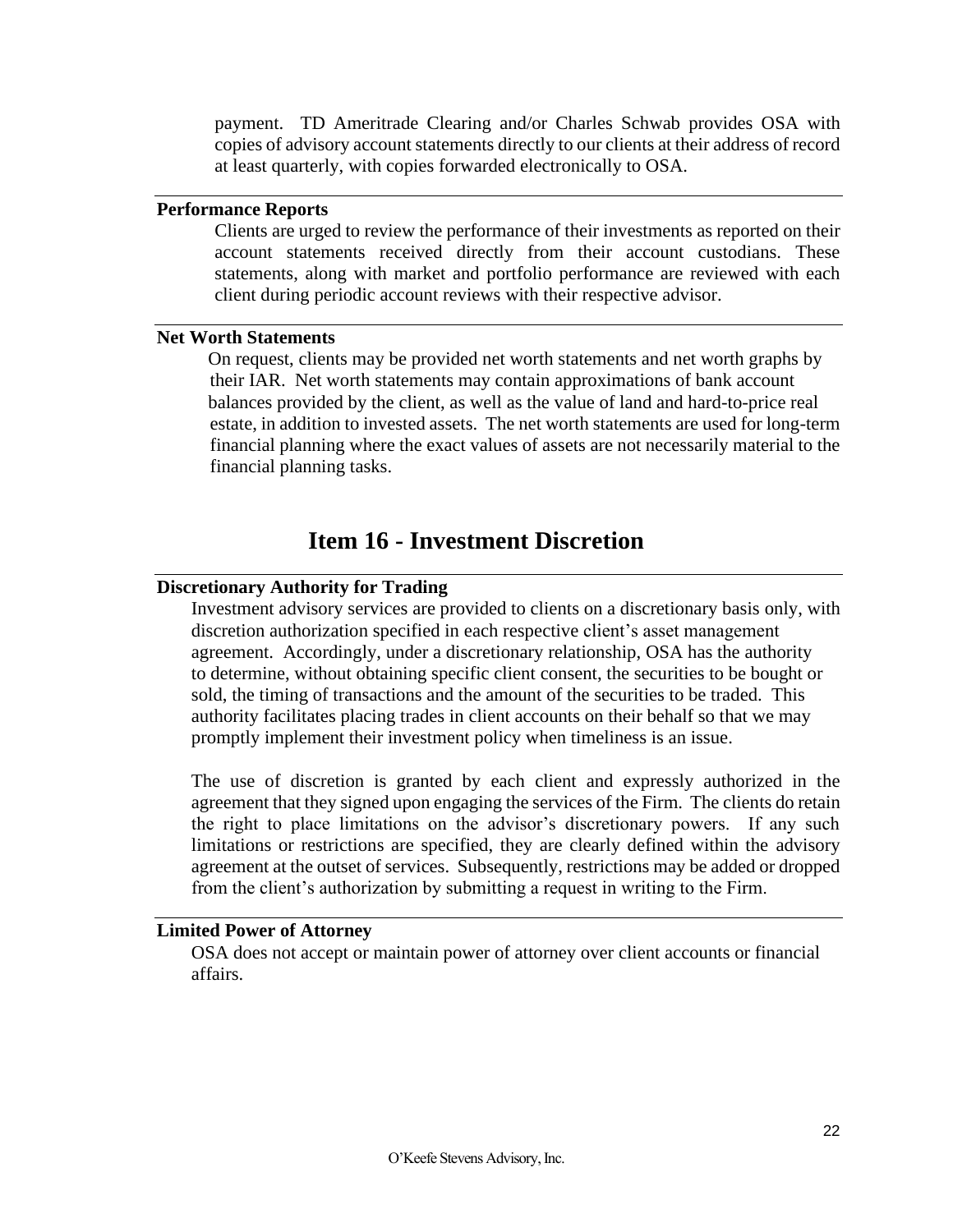#### <span id="page-22-1"></span><span id="page-22-0"></span>**Proxy Votes**

 OSA does not vote securities proxies on behalf of its clients. Clients are expected to vote their own proxies and account custodians are directed to forward all proxy voting materials directly to the clients. If assistance on voting proxies is requested by a client, OSA may provide guidance or recommendations only. If any conflict of interest might exist relative to advising the client on proxy issues, it will be disclosed to the client.

 Account establishment documents for some custodians may, however, state that the Firm will vote proxies on behalf of the clients (i.e. TD Ameritrade Clearing and/or Charles Schwab). Since these documents are proprietary to the custodian and beyond the ability of OSA to modify, the Firm will forward all proxy-related documents received via these custodians to either the client or a third party designated by the client. In these situations, the Firm will take no action relative to the proxy beyond the forwarding of the proxy materials.

### **Item 18 - Financial Information**

#### <span id="page-22-3"></span><span id="page-22-2"></span>**Financial Condition**

 OSA does not have any financial impairment that will preclude the firm from meeting contractual commitments to clients. Neither the Firm nor any associated persons have been a party in any bankruptcy proceedings during the past ten (10) years. Since OSA does not serve as a custodian for client funds or securities, and does not require prepayment of fees of more than \$1200 per client six months or more in advance, it is not required to prepare or provide a financial balance sheet to clients.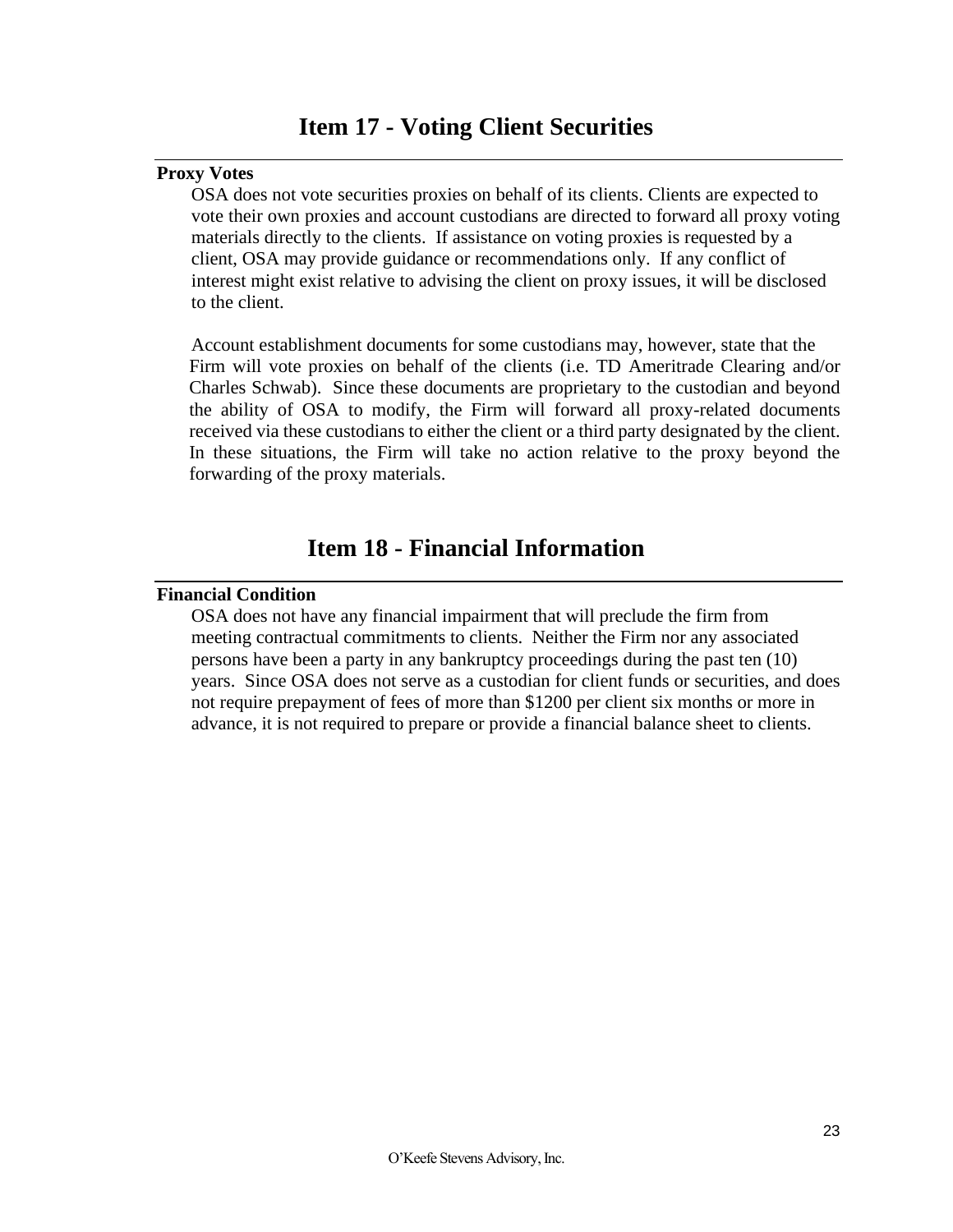**O'Keefe Stevens Advisory, Inc. One Bausch & Lomb Place, Suite 920 Rochester, New York 14604 (585) 340-6538**

**[www.okeefestevens.com](http://www.investorwords.com/3890/program.html)**

# **Client Relationship Summary (Part 3 or Form CRS of Form ADV)**

This client relationship summary provides additional information about O'Keefe Stevens Advisory, Inc. relating to how our Firm conducts its advisory business, how our advisors interact with clients and any real or perceived potential conflicts of interest that might arise from the manner in which we conduct our advisory business. Additional information about O'Keefe Stevens Advisory, Inc. and its advisors is available on the SEC's website at [www.adviserinfo.sec.gov.](mailto:info@okeefestevens.com)

**June 1, 2022**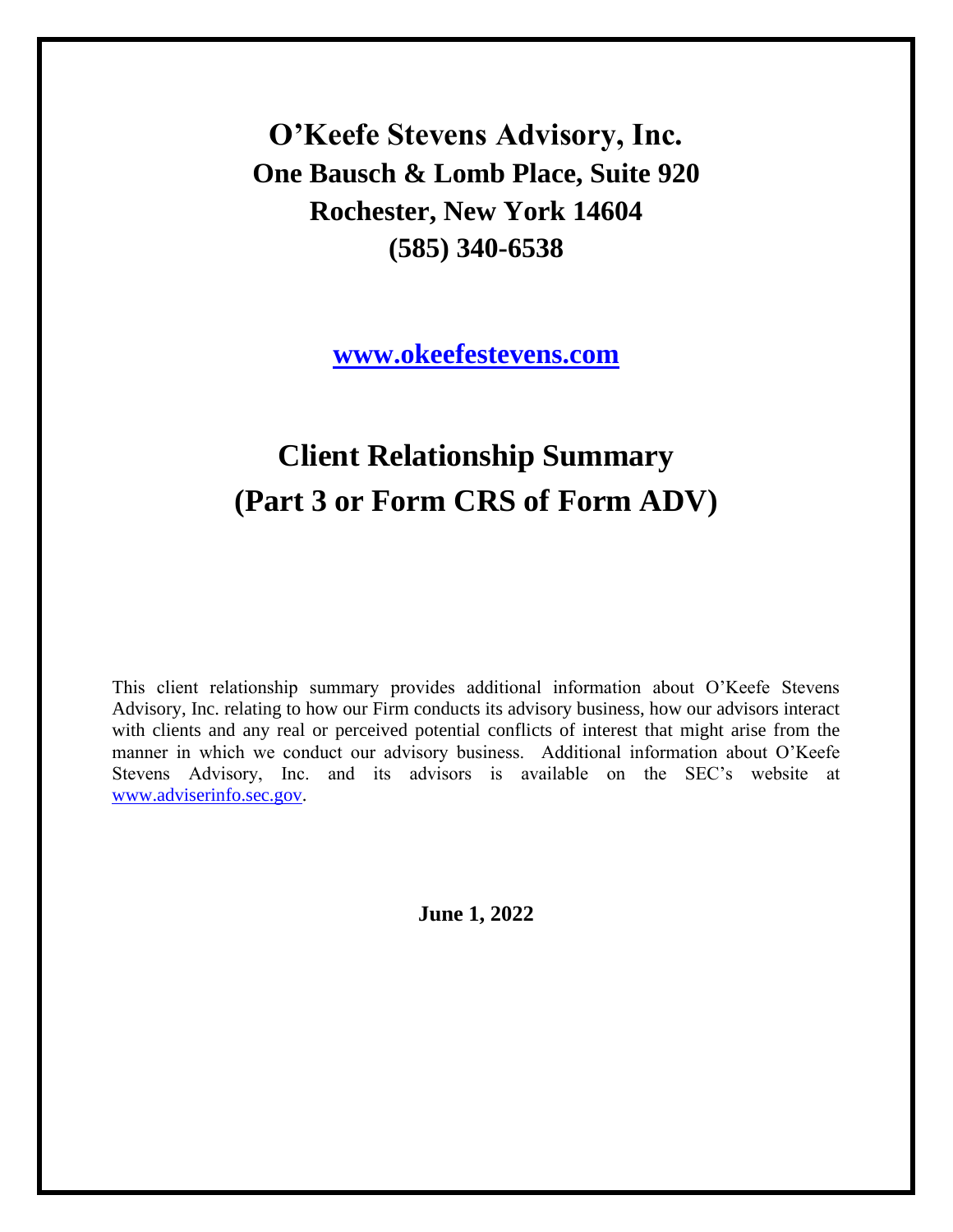| Introduction                                            | O'Keefe Stevens Advisory, Inc. is an SEC-registered investment advisory firm<br>that provides only fee-based investment advisory services to its clients. The<br>Firm does not provide commission-based brokerage services. Investment<br>advisory and brokerage services are different and it is important that you<br>understand these differences when selecting services appropriate to your<br>specific needs. Information outlining the differences between these types of<br>financial services are available to research firms and financial professionals at<br>investor.gov/CRS, which also provides to the public educational materials<br>about broker/dealers, investment advisors and investing in general. |                                                                                                                                                                  |  |
|---------------------------------------------------------|---------------------------------------------------------------------------------------------------------------------------------------------------------------------------------------------------------------------------------------------------------------------------------------------------------------------------------------------------------------------------------------------------------------------------------------------------------------------------------------------------------------------------------------------------------------------------------------------------------------------------------------------------------------------------------------------------------------------------|------------------------------------------------------------------------------------------------------------------------------------------------------------------|--|
| Relationship<br><b>Services</b>                         | As an investment advisor, we provide personalized confidential financial<br>planning, asset management and related consulting services to individuals,<br>high net worth individuals, trusts and business owners. We have discretionary<br>authority over client accounts without limitations and primarily recommend<br>individual stock investments to our clients.                                                                                                                                                                                                                                                                                                                                                     |                                                                                                                                                                  |  |
|                                                         | Recommendations to clients are made based on ongoing consultations with<br>services may include the following:                                                                                                                                                                                                                                                                                                                                                                                                                                                                                                                                                                                                            | our clients and analysis of each client's specific financial needs. Our advisory                                                                                 |  |
|                                                         | Determination of financial objectives                                                                                                                                                                                                                                                                                                                                                                                                                                                                                                                                                                                                                                                                                     | Identification of financial problems                                                                                                                             |  |
|                                                         | Cash flow management                                                                                                                                                                                                                                                                                                                                                                                                                                                                                                                                                                                                                                                                                                      | Investment planning and management                                                                                                                               |  |
|                                                         | Insurance review                                                                                                                                                                                                                                                                                                                                                                                                                                                                                                                                                                                                                                                                                                          | <b>Education funding</b>                                                                                                                                         |  |
|                                                         | Retirement planning                                                                                                                                                                                                                                                                                                                                                                                                                                                                                                                                                                                                                                                                                                       | Estate planning                                                                                                                                                  |  |
|                                                         | As registered investment advisors, and Certified Financial Planners®, we<br>adhere to fiduciary standards which require that we put your interests above<br>those of ourselves and our firm.                                                                                                                                                                                                                                                                                                                                                                                                                                                                                                                              |                                                                                                                                                                  |  |
|                                                         | experience, including your licenses, education and other qualifications?                                                                                                                                                                                                                                                                                                                                                                                                                                                                                                                                                                                                                                                  | <b>Questions to ask:</b> What investment services and advice can you provide me?<br>How will you choose investments to recommend to me? What is your relevant    |  |
| Fees, Costs,<br>Conflicts and<br>Standard of<br>Conduct | As outlined in the Fees section of our Form ADV Part 2A, we are paid for our<br>advisory services through fixed dollar fees for financial planning or consulting<br>services and/or through a percentage of assets under management in your<br>advisory custodial accounts. Financial Planning fees are fixed costs to you. As<br>of 1/1/2022, the account management fee for all new O'Keefe Stevens<br>Advisory clients is 1%. The amount you pay OSA to manage your account(s)<br>will vary each quarter. As your account grows, so does our compensation. If<br>your account decreases in value, our compensation also decreases.                                                                                     |                                                                                                                                                                  |  |
|                                                         | will reduce any amount of money you make on your investments over time.<br>Please make sure you understand what fees and costs you are paying.                                                                                                                                                                                                                                                                                                                                                                                                                                                                                                                                                                            | You do pay fees whether you make or lose money on your investments. Fees                                                                                         |  |
|                                                         | As Registered Investment Advisors and Certified Financial Planners we put<br>your interest above those of ourselves and our firm. Although the potential<br>clients prohibits us from doing so.                                                                                                                                                                                                                                                                                                                                                                                                                                                                                                                           | conflict of interest exists that an advisor could recommend certain investments<br>which would generate higher compensation, our fiduciary responsibility to our |  |
|                                                         |                                                                                                                                                                                                                                                                                                                                                                                                                                                                                                                                                                                                                                                                                                                           |                                                                                                                                                                  |  |